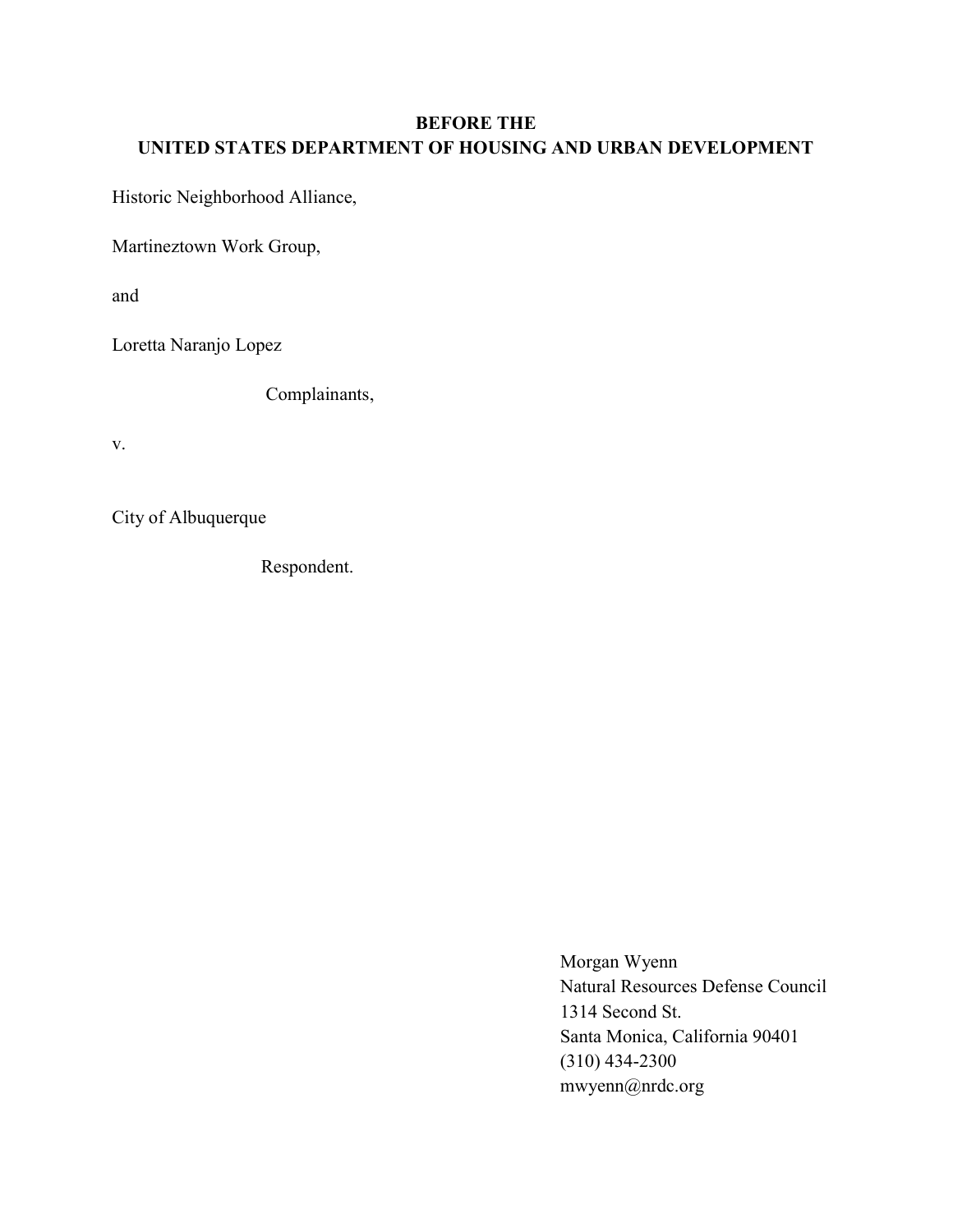#### I. Introduction

 $\overline{a}$ 

The neighborhood of Martineztown in Albuquerque, New Mexico, has suffered disproportionate detrimental impacts from the long-standing history and pattern of discrimination by the City of Albuquerque's ("City") zoning, and the City's failure to correct the problem even in the most recently-adopted new code. The City's failures disproportionately impact this predominately minority community compared to similarly situated nearby communities that are more white and affluent. This disparate impact violates the Fair Housing Act, Title VIII of the Civil Rights Act of 1968, 25 U.S.C. § 1321(a) et seq. and the United States Department of Housing and Urban Development ("HUD") implementing regulations, and we respectfully request that the Secretary, under 42 U.S.C. § 3610, immediately refer the matter to the Attorney General for action under 42 U.S.C. § 3614 because it involves the legality of the City's local zoning laws.

From the City's zoning of Martineztown<sup>1</sup> in the 1950s to the most recent zoning plan, embodied in the Albuquerque & Bernalillo County Comprehensive Plan ("Comprehensive Plan"), updated April 12, 2017, and associated Integrated Development Ordinance ("IDO"), effective May 17, 2018,<sup>2</sup> the City has for over four decades repeatedly implemented deleterious zoning directly causing the erosion of the community's social fabric and historic character. Martineztown's population is 71% minority, while nearby historic neighborhoods Nob Hill and the Huning Highland Historic District--that enjoy much better zoning and historic protections- are 28% and 49% minority. Even if facially neutral, the City's actions are disproportionately

<sup>1</sup> Martineztown-Santa Barbara is also known as Santa Barbara-Martineztown, Martineztown/Santa Barbara, Martineztown, Martineztown Work Group, and M-SB. In this complaint, we will use the name "Martineztown."

<sup>&</sup>lt;sup>2</sup> This complaint focuses on the Comprehensive Plan. However, Complainants intend to file an amended complaint in May--regarding both the Comprehensive Plan and the IDO--when the IDO becomes effective.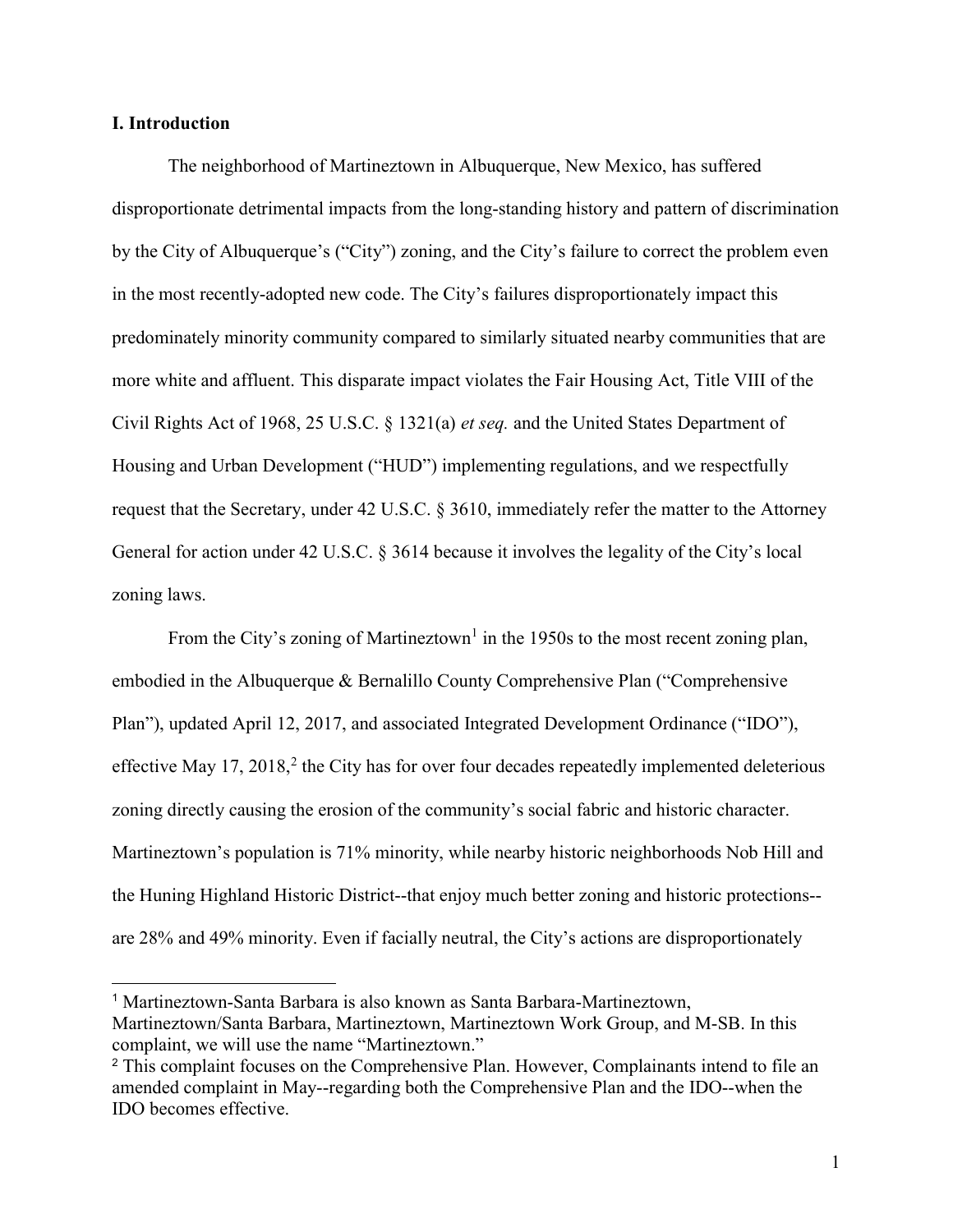impacting this minority community. Martineztown deserves better from its City, and is entitled to better treatment under 25 U.S.C. § 1321(a).

The Comprehensive Plan is the main policy document used to establish the vision for Albuquerque's zoning, while the IDO is the regulatory document that creates the new zoning codes, directly impacting private and public property. In this most recent City initiative to update and modernize its zoning, the City could have ensured that the zoning reflects the existing residential land uses and adopted protection for the community's many historic properties. Instead, the City perpetuated the inappropriate commercial, industrial, and mixed use zoning, leaving it to individual property owners to "opt in" to correct this "mismatched" zoning on an adhoc basis, after the fact. Moreover, the City failed to properly outreach to affected community members and include their input in this critical planning process.

 In order to demonstrate racial discrimination from disparate impacts under Title VIII of the Civil Rights Act and the HUD implementing regulations for a facially neutral policy or practice, a complainant must establish standing, timeliness, subject matter jurisdiction, and jurisdiction over the respondent.<sup>3</sup> In order for any person to have standing, he or she must be an "aggrieved person" as defined by the Fair Housing Act.<sup>4</sup> The Fair Housing Act defines an "aggrieved person" as any person who claims to have been injured, or is about to be injured, by a discriminatory housing practice.<sup>5</sup> The standing requirement is met here because the Complainants are residents of Martineztown, and the Comprehensive Plan and IDO disparately impacts the zoning of their community. The timeliness requirement is met here because this

<sup>&</sup>lt;sup>3</sup> United States Department of Housing and Urban Development, Title VIII Complaint Intake Manual (March 20, 2018, 1:10 PM), available at

https://www.hud.gov/sites/documents/80241C4FHEH.PDF.

 $4$  Id. at 4-7.

 $5$  Id.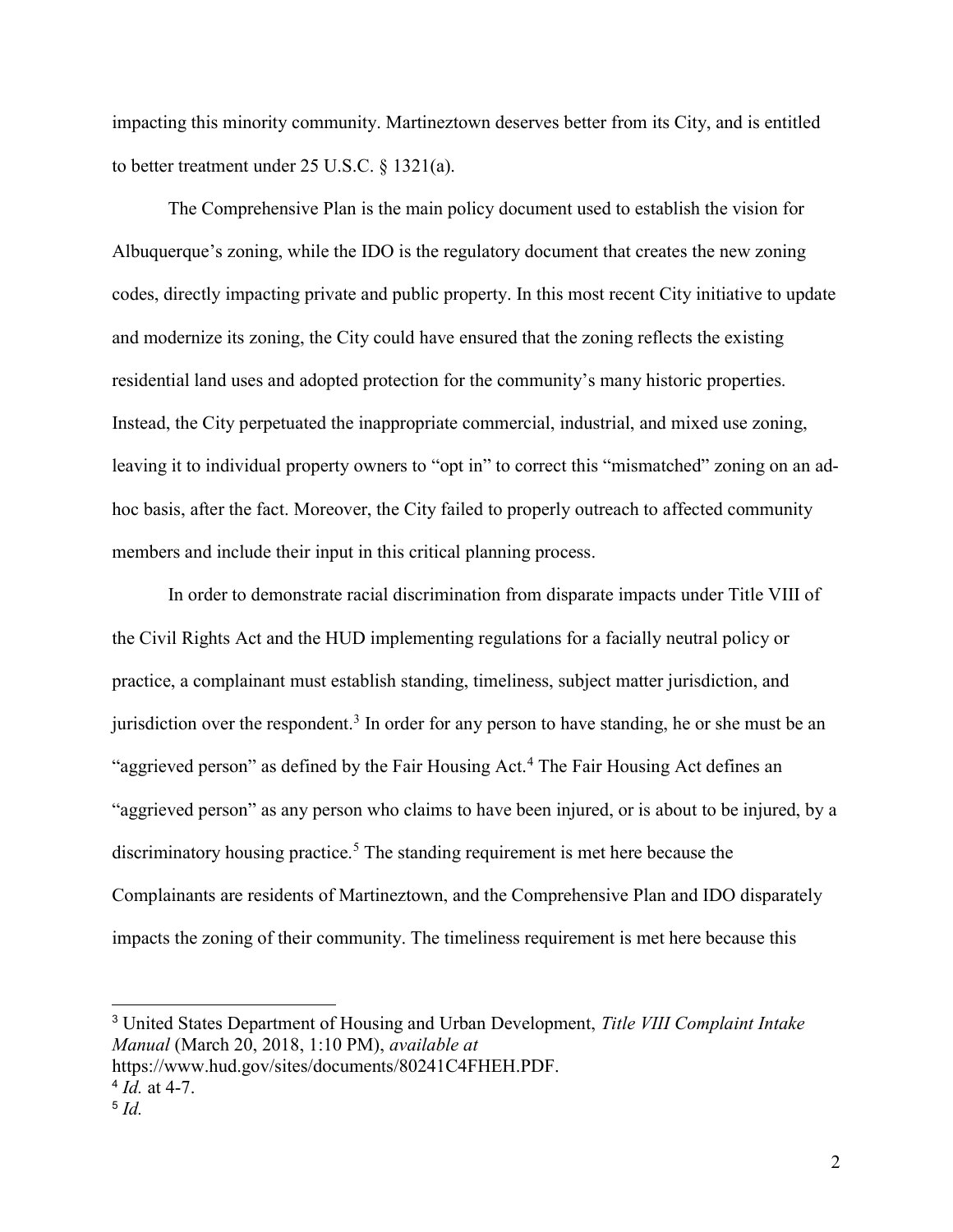complaint is being filed within one year of the date of the most recent occurrence of the alleged discriminatory housing practice; the Comprehensive Plan was adopted on April 12, 2017 and this complaint is being filed on April 11, 2018.<sup>6</sup>

The subject matter jurisdiction element requires that the allegations describe unlawful discrimination.<sup>7</sup> According to HUD, a land use or zoning practice results in a discriminatory effect if it caused or predictably will cause a disparate impact on a group of persons or if it creates, increases, reinforces, or perpetuates segregated housing patterns because of a protected characteristic.<sup>8</sup> The implementation of the Comprehensive Plan has and will continue to carry out zoning that leads to disparate impacts to the Martineztown community. Thus, subject matter jurisdiction is satisfied. Respondent jurisdiction requires that the transaction not fall under one of the following exemptions: single family houses owned by private individual owners; religious organizations; private clubs; and housing for older persons.<sup>9</sup> Respondent jurisdiction is satisfied here because the Comprehensive Plan and IDO do not fall under any of these exemptions. Finally, in order to have a claim under Title VIII, the respondent should be a recipient of federal financial assistance by HUD.<sup>10</sup> Here, the City of Albuquerque has received federal funding from HUD during the relevant time period; thus, this requirement is met. Therefore, the Complainants' petition meets all criteria, and HUD should therefore grant this petition and the relief requested.

 $6$  Id. at 4-8; 2017 ABC Comp Plan, https://abc-zone.com/2017-abc-comp-plan.

<sup>&</sup>lt;sup>7</sup> Title VIII Complaint Intake Manual at 4-9.

<sup>&</sup>lt;sup>8</sup> U.S. HUD, Office of Fair Housing and Equal Opportunity and U.S. Department of Justice, Civil Rights Division, Joint Statement of the Department of Housing and Urban Development and the Department of Justice, 5 (2016), available at

https://www.justice.gov/opa/file/912366/download.

<sup>9</sup> See Title VIII Complaint Intake Manual.

 $10$  *Id.* at 4-21.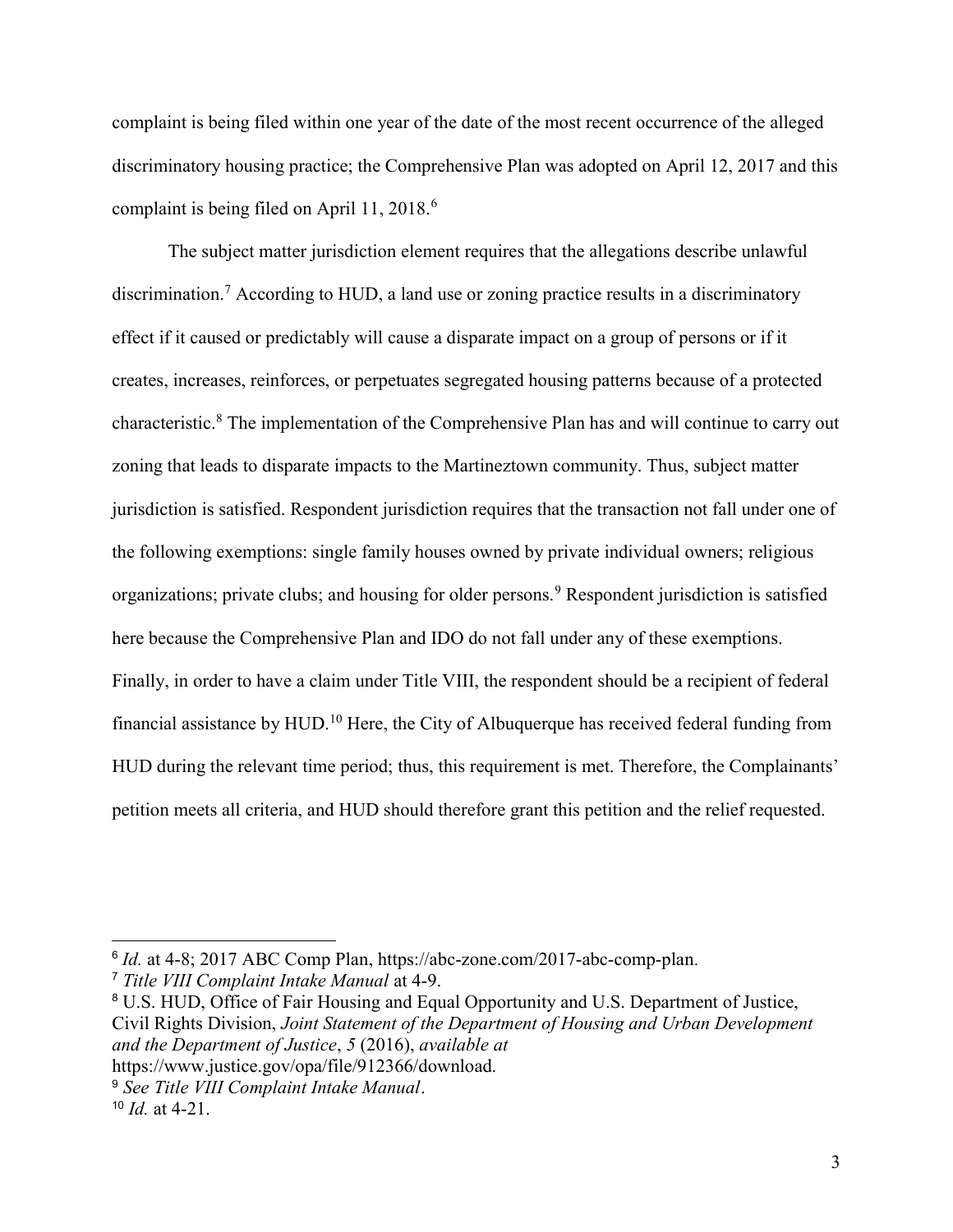#### II. The Complainants

The Historic Neighborhood Alliance ("HNA") is an organization created by and composed of local Albuquerque residents working together to preserve Albuquerque's diverse culture and protect their most vulnerable neighbors and neighborhoods. HNA continues to fight for equity in economic development for poor communities in downtown Albuquerque. HNA stands with Martineztown as it has historically suffered at the hands of racist economic urban development for over a century.

 The Martineztown Work Group ("MWG") is an organization of Martineztown residents and churches, and the Santa Barbara Martineztown Neighborhood Association, working, on behalf of their neighborhood, together for justice. For over ten years, MWG has advocated for the preservation and protection of the Martineztown community, including advocating for City housing rehabilitation benefits for residents; advocating for updates to the Martineztown Sector Development Plan; serving on a City Advisory Group regarding zoning in 2007-2009; submitting petitions for residential zoning for Martineztown in the Comprehensive Plan; reaching an agreement with local businesses for a proposal for residential zoning for the community and commercial zoning for the businesses; and holding local holiday celebrations.

 Loretta Naranjo Lopez is a member of the Martineztown Work Group and President of the Santa Barbara Martineztown Neighborhood Association. Ms. Naranjo Lopez is a life-long resident of Martineztown and a sixth generation descendant of the Martinez family, founders of Martineztown. Ms. Naranjo Lopez retired as a City of Albuquerque Planner in 2003; she holds a Master of Community and Regional Planning and a Bachelor of Business Administration from the University of New Mexico.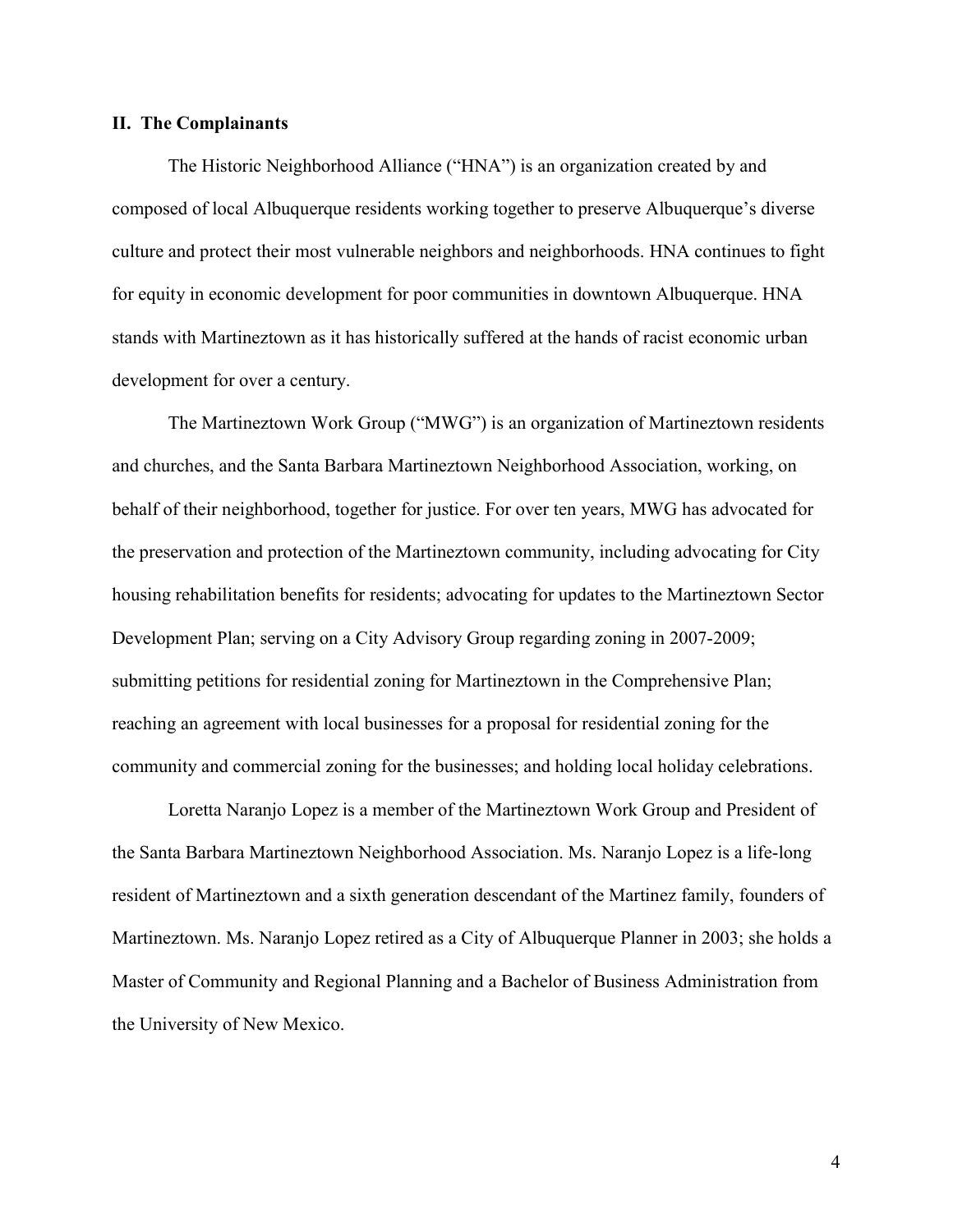#### III. The History and Impacts of the City's Inappropriate Zoning of Martineztown

## A. The Founding of Martineztown in the Early 1800s

Martineztown is one of Albuquerque's oldest and most historic communities, settled around the same time the United States acquired the land from Mexico in the Mexican-American War in 1846.<sup>11</sup> The town was founded by Don Manuel Martin with his family sometime between 1830 and 1850.<sup>12</sup> They came to the area, three miles away from "Old Town," Albuquerque, alongside a probable track of a 1,600-mile trade route linking the New World Spanish colonies, from Mexico City to Santa Fe, called the El Camino Real de Terra Adentro.<sup>13</sup> They built a house of earthen bricks near the Acequia Madre de Los Barelas.<sup>14</sup> Utilizing this source of irrigation water, they farmed the land and the settlement grew to become a lively agricultural area trading with other communities via the historic Camino Real and Camino de Lado route trails.<sup>15</sup> A parallel acequia was added to improve irrigation.<sup>16</sup> The residents established small businesses and a small plaza.<sup>17</sup> Over 160 years later, parts of the neighborhood still retain the look and feel of a traditional New Mexico village, and many families still live on properties passed down through several generations.<sup>18</sup>

<sup>&</sup>lt;sup>11</sup> House Memorial 53, State of New Mexico, 2016, Introduced by Javier Martinez (Attachment A); Martineztown Overview: Neighborhood History and Historic Character, 2 (Attachment B).  $12 \; Id.$ 

<sup>&</sup>lt;sup>13</sup> Martineztown Overview at 3; A stretch of Edith Boulevard in Martineztown follows the path of this historic route.

 $14$  *Id.* 

<sup>15</sup> House Memorial 53; Martineztown Overview at 3.

<sup>16</sup> Martineztown Overview at 2.

<sup>17</sup> William A Dodge: Martineztown-Santa Barbara Historic Preservation Project Final Report, 3 (November 2016)(Attachment C)[hereinafter Dodge Report].

<sup>&</sup>lt;sup>18</sup> Martineztown Overview at 2.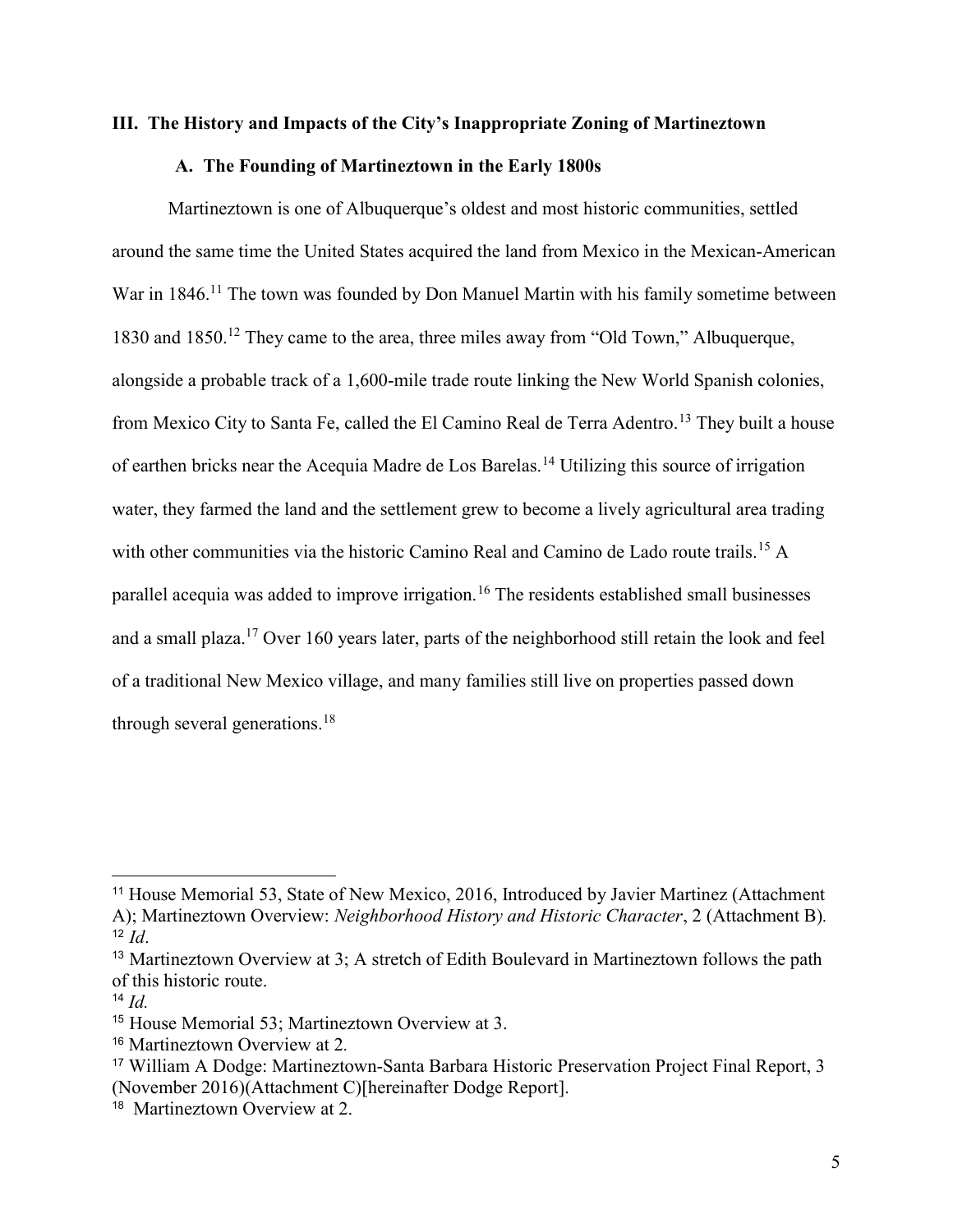#### B. City Zoning and Planning in Martineztown

The story of the City's treatment of this neighborhood, however, is nothing short of a tragedy. Martineztown is located on the northeast edge of downtown Albuquerque. The City started extending water and sewer lines into the neighborhood in the 1930s.<sup>19</sup> Complainant and life-long Martineztown resident Ms. Naranjo Lopez did not see paved streets in her neighborhood until she was 15 years old.<sup>20</sup> In the 1950s, the City zoned the area for commerce and light manufacturing, and the new zoning attracted manufacturing uses, open storage, and warehousing.<sup>21</sup> The new zoning "encouraged commercial and industrial development . . . causing a major impact to the area's cultural integrity."<sup>22</sup> This shift was one of the City's key missteps; instead of protecting this culturally rich, historic neighborhood, it adopted zoning policies that sparked the deterioration of what makes this neighborhood so unique.<sup>23</sup>

 In 1973, the City's urban renewal program completely rebuilt the southern part of the neighborhood.<sup>24</sup> In 1976, the Barelas acequia was filled, leaving no trace of what once was the community's heart line.<sup>25</sup> The City was well aware of what was happening to this special place, and that the City's own zoning was at fault. In 1976, the City released a "Sector Development Plan" for Martineztown that describes the problem in detail:

For about the last twenty years, the residential character of Martineztown-Santa Barbara has been deteriorating. One of the things that is destroying the 'urban village' is the growth of heavy commercial and light industrial activity in the area

- <sup>21</sup> Dodge Report at 13.
- $^{22}$  *Id.*

<sup>19</sup> Dodge Report at 1.

<sup>&</sup>lt;sup>20</sup> At the time, Ms. Naranjo Lopez was living at 1128 Walter Street in Martineztown, which is across the street from her current residence of 1127 Walter Street.

<sup>&</sup>lt;sup>23</sup> See Martineztown Overview at 2 ("The abundance of commercial and industrial zoned land and the resulting encroachment of commercial uses into residential areas have encouraged land speculation and discouraged residential development and reinvestment.").

<sup>24</sup> Dodge Report at 14.

 $25$  *Id.*, Letter from William Dodge to Steven Moffson and Jeff Pappas (Sept. 19, 2016) (Attachment D).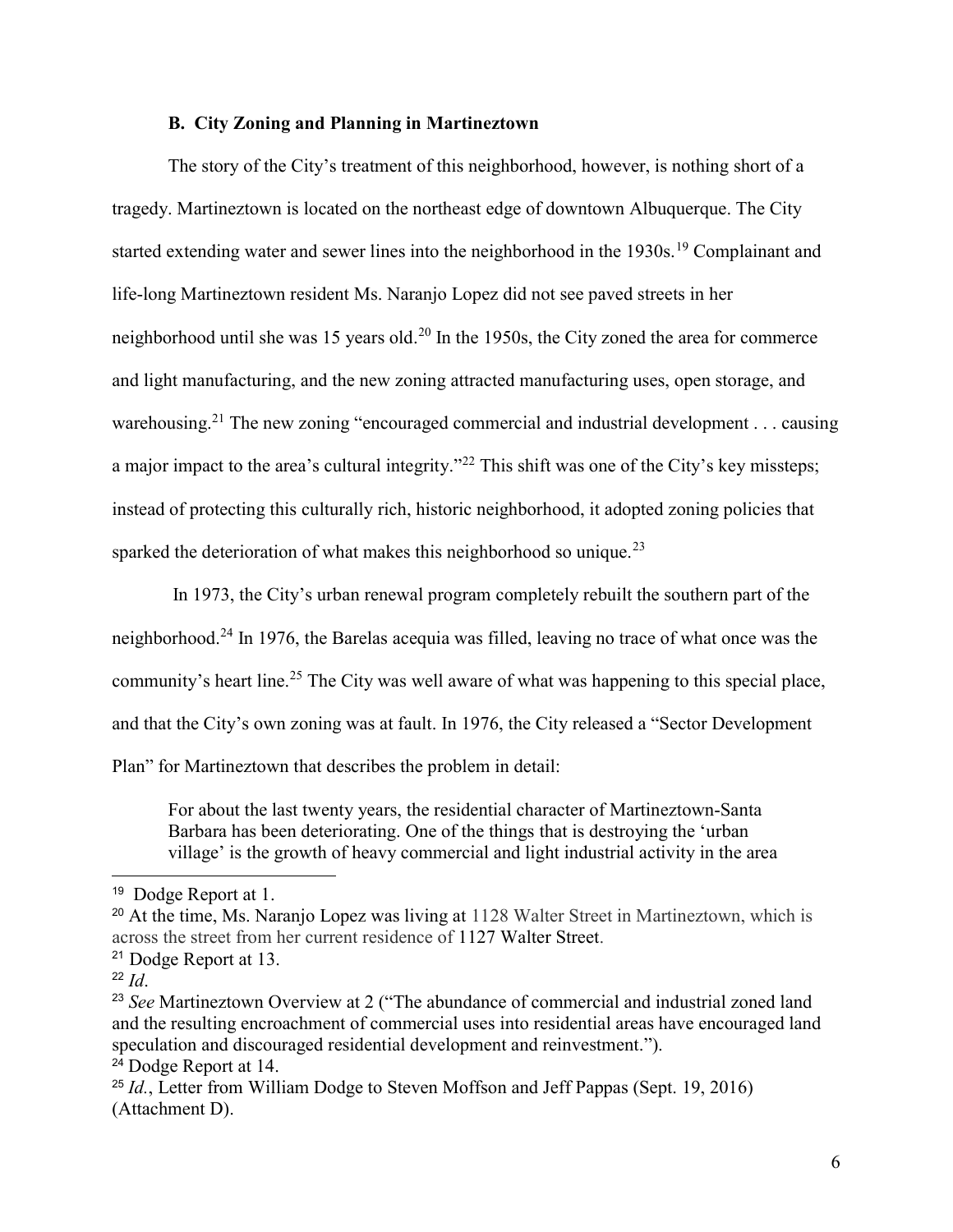such as warehousing and construction yards which are not related to the residential life of the area.<sup>26</sup>

"The cause," the plan concludes, "is the area's present zoning."<sup>27</sup> "With the exception of several pockets of residential zoning, the entire area is zoned for manufacturing, heavy commercial or land uses which do not allow residential use."<sup>28</sup> The plan recounts the history of how this zoning was established in 1953, and how there is "incongruity" between the "zoning and the present land use."<sup>29</sup> It concludes, clearly, that "[o]ne of the major factors contributing to the deterioration of the area as a viable residential neighborhood is the inappropriate zoning established for the area in 1953."<sup>30</sup>

The 1976 Sector Plan also identifies that "[a]nother problem is the condition and lack of street paving and public utilities in the area;" "an estimated 59 homes lack water service and about 95 lack sanitary sewer service."<sup>31</sup> It also noted poor traffic control, poor street lighting, and an inadequate number of fire hydrants.<sup>32</sup> The plan also points out that the mean income just a few years earlier in 1970 was \$5,638 per year in Martineztown, compared to \$9,152 for the City of Albuquerque, and that the poverty rate in Martineztown was more than double than in the rest of City: 29% of Martineztown was below the poverty line, compared to 11% for all of Albuquerque.<sup>33</sup>

Instead of triggering the needed zoning changes, the Sector Plan says "[i]t is expected that the zoning pattern will increasingly resemble [the desired land use plan] in the future as zone

- $^{28}$  *Id.*
- $^{29}$  Id.
- $30$  *Id.* at 16.  $31$  *Id.* at 5.
- $32$  *Id.*
- $33$  *Id.*

<sup>26</sup> Martineztown-Santa Barbara Sector Development Plan, 4 (April 1976)(Attachment E).

 $^{27}$  *Id.*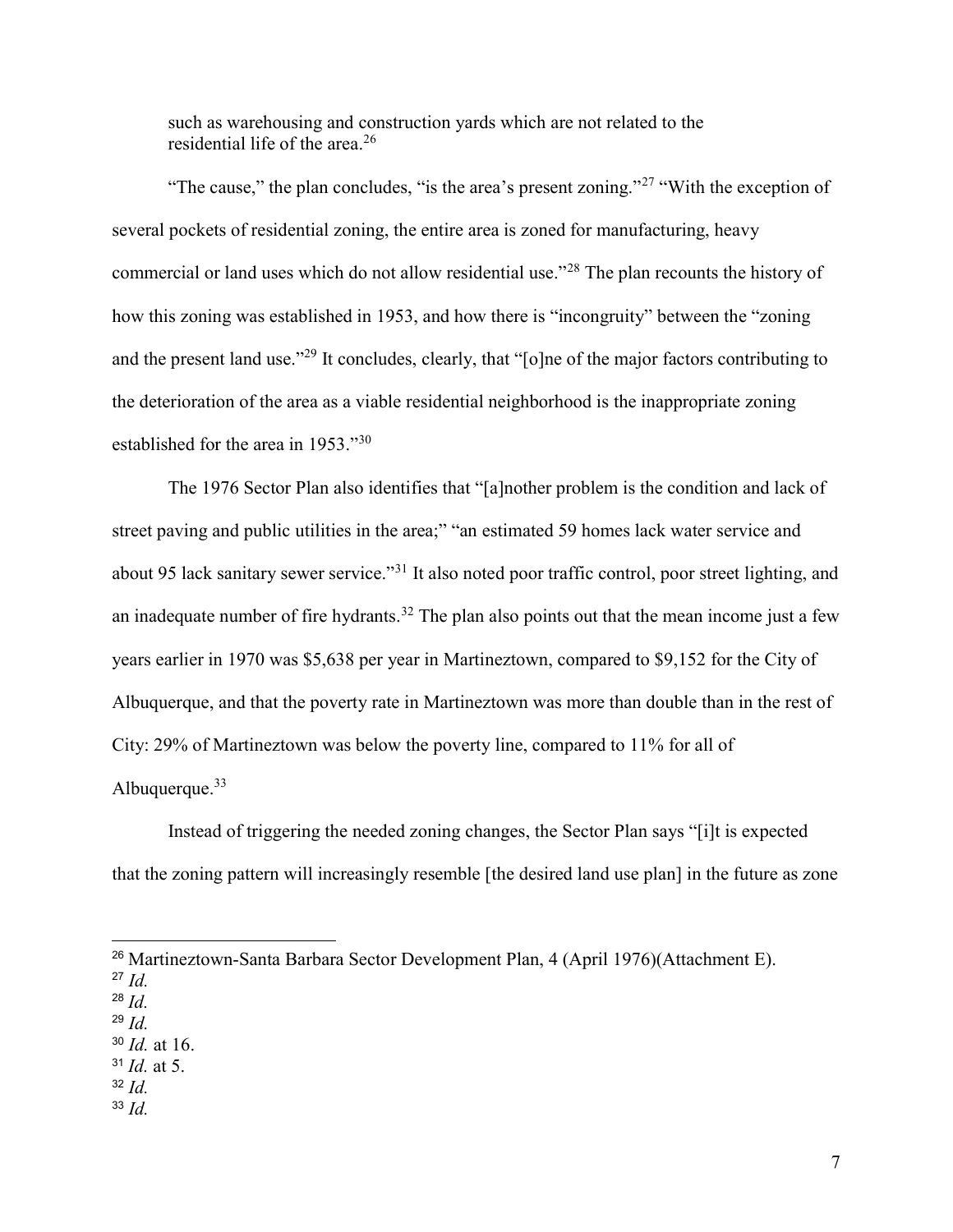change requests are made and acted on."<sup>34</sup> In other words, the City hoped individual property owners--which it knew were disproportionately low income--would fix the problem themselves, requesting individual zoning changes, on an ad hoc basis. Essentially, shifting the burden exactly as it is today with the "opt in" problem under Resolution 240-17. This clearly didn't work in the 42 years since then, yet, today, the City is hiding behind the same exact failed plan.

In addition to failing to zone Martineztown as residential, the City also failed to protect the neighborhood's historic resources. The combination of these two failures led to the deterioration of many of the older buildings and structures, and the erection of inappropriate land uses and different modern architectural styles.

In 1978, the paperwork to establish an historic district in Martineztown was apparently drafted, as it was found by historian Mr. William Dodge in the City of Albuquerque Planning Department's historic preservation files in 2016.<sup>35</sup> Beyond the boundaries of the historic district, it also identified six properties with "state/national significance," as well as a plaza and a second potential historic district.<sup>36</sup> As Mr. Dodge writes in his report: "Neither of the two potential districts were ever nominated to the National Register; however, I could not find any written explanation for this decision."<sup>37</sup>

In 1990, the Albuquerque City Council designated Martineztown a "Metropolitan Development Area," which is given to neighborhoods determined to be "a slum area, or a blighted area, or a combination thereof."<sup>38</sup> "[P]resence of a substantial number of deteriorated or

 $34$  *Id.* at 16.

<sup>35</sup> Dodge Report at 2.

 $36$  *Id.* at 3.

 $37$  *Id.* at 4.

<sup>38</sup> City of Albuquerque, Council Bill No. R-498, Enactment 9-1990 (Approved Jan. 19, 1990) (Attachment F).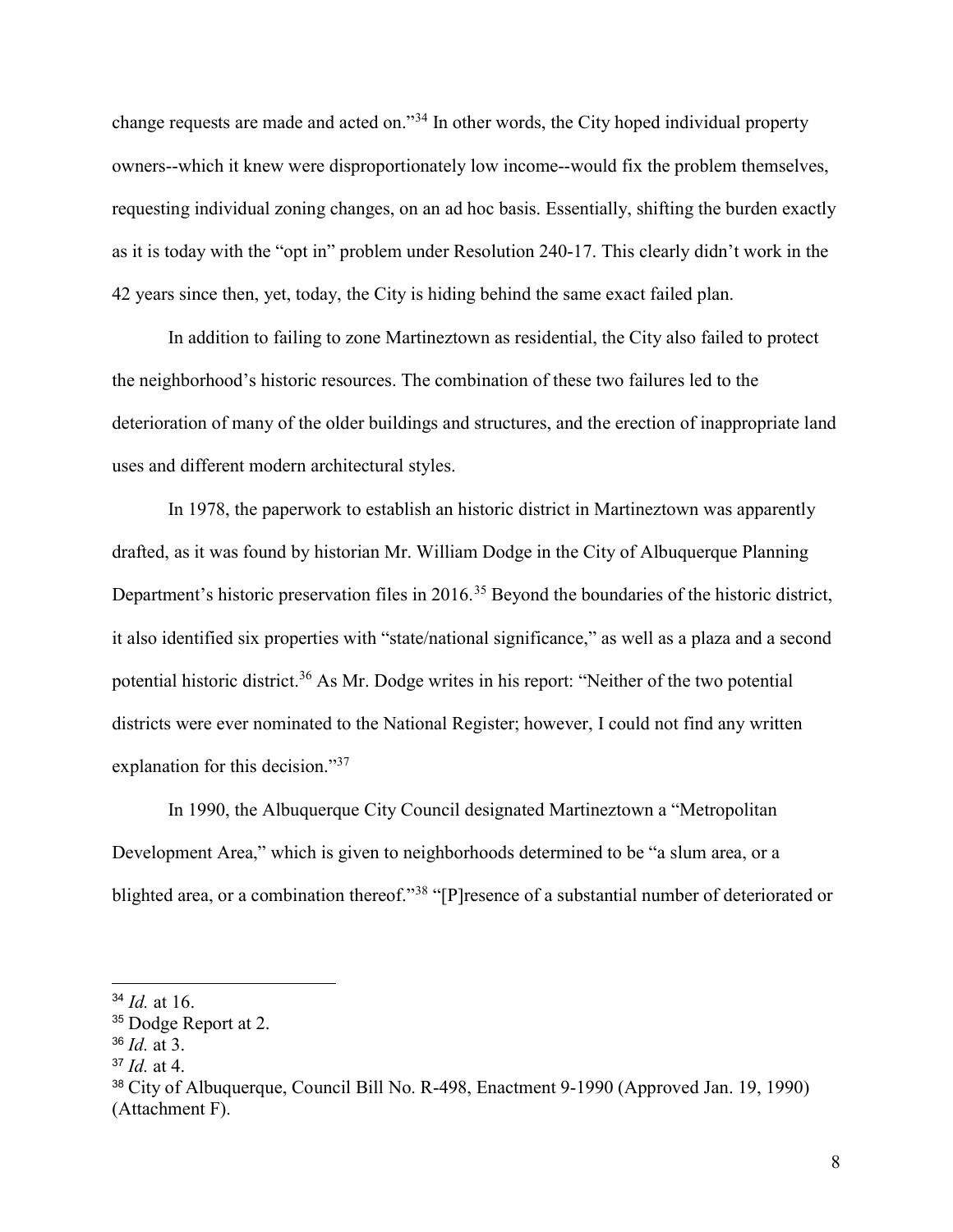deteriorating buildings" and "obsolete or impractical planning" were among the reasons listed by the City for its determination.<sup>39</sup>

In 1993, a letter from the Preservation Planner for the City's Planning Department states she made a "unilateral" decision not to proceed with the National Register registration process for the Martineztown Plaza area because "essential components of the district are gone," and several major buildings had been demolished, particularly in the heart of the district.<sup>40</sup> The letter explains that the loss of these older buildings and the construction of a new, modern-looking office building "removed (the district's) potential to convey 'the processes that have been significant parts of broad patterns of local history.<sup>'41</sup> Further, the letter states that "[T]he increased number of insensitive renovations coupled with the loss of the most intact adobe [sic] significantly lessens the integrity of the residential architecture."<sup>42</sup>

The Plaza became the site of a state government building and some of the buildings that used to house the small local businesses were demolished.<sup>43</sup> There are several new modern buildings that "give the appearance of modernity lording over the traditional vernacular architecture sitting just below."<sup>44</sup> The City demolished old homes rather than rehabilitate them under the Nuisance Abatement Ordinance.<sup>45</sup>

Without restrictions and programs in place to ensure that new construction and remodeling of older properties retained the historic integrity of the neighborhood, changes to the

 $39$   $Id$ .

<sup>40</sup> Dodge Report at 5.

 $41$  *Id.* 

 $42$  Id.

 $43$  *Id.* at 3.

 $44$  *Id.* at 14.

<sup>45</sup> Letter from Martineztown Work Group to Karen Hudson, Chair, Environmental Planning Commission, 2 (Apr. 10, 2017)(Attachment G); City of Albuquerque, New Mexico Code of Ordinance 27-1994 § 11-1-1-2.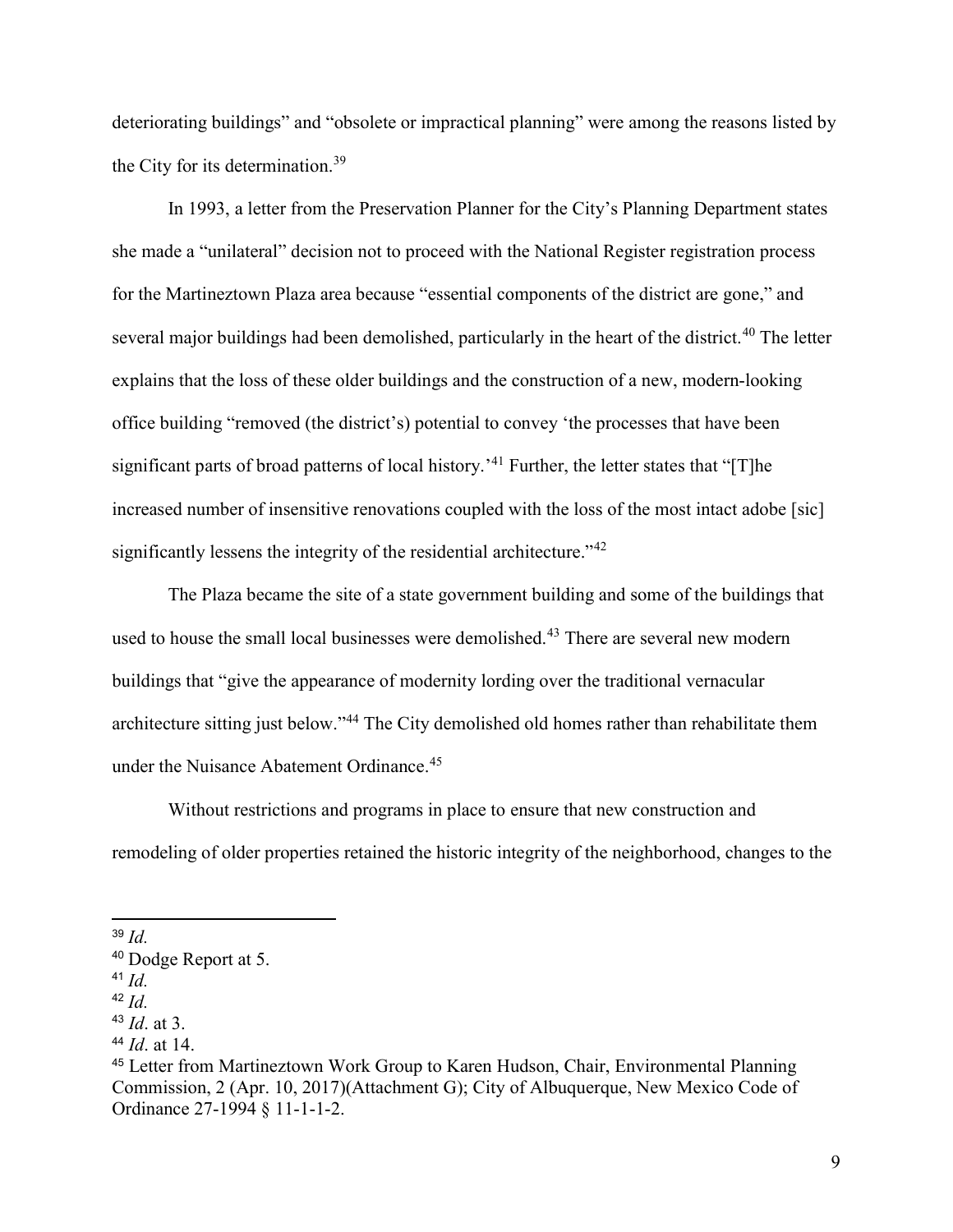residential areas furthered the deterioration of Martineztown's historic character. There are newly constructed houses throughout the older sections of the neighborhood, and small clusters of about a dozen new homes situated around cul-de-sacs--rather than the narrow, straight streets traditional to this area.<sup>46</sup> As homes have been updated over the years, property owners tended to use modern materials, such as replacing original windows and enclosing porches.<sup>47</sup>

## C. Community-led Effort for Protection as a Historic District

The result of the City's decisions over the decades to zone this area to promote commercial and light industrial uses, and forgo the historic protections it should have received, was the slow deterioration of its historic character and the undermining of any hope to secure the needed protections in the future.

In 2016, community members met with historian William A. Dodge, Ph.D., to discuss whether the neighborhood could become protected as an historic district under the criteria established by the National Register of Historic Places ("National Register") and the New Mexico State Register of Cultural Properties ("State Register"), with the ultimate goal of seeking designation as an Historic Overlay Zone under the City's Landmarks and Urban Conservation Ordinance.<sup>48</sup> Mr. Dodge conducted an historic properties survey and consulted with the State Historic Preservation Officer and his staff at the state's Historic Preservation Division.<sup>49</sup> Unfortunately, Mr. Dodge and the State Historic Preservation Officer concluded that the neighborhood did not qualify as a National Register historic district.<sup>50</sup> Throughout the assessments by both Mr. Dodge and the State Historic Preservation Officer, this dequalification

- $47$  *Id.* at 18.
- $48$  *Id.* at 2.
- $49$  *Id.*

<sup>46</sup> Dodge Report at 14.

 $50$  *Id.* at 26.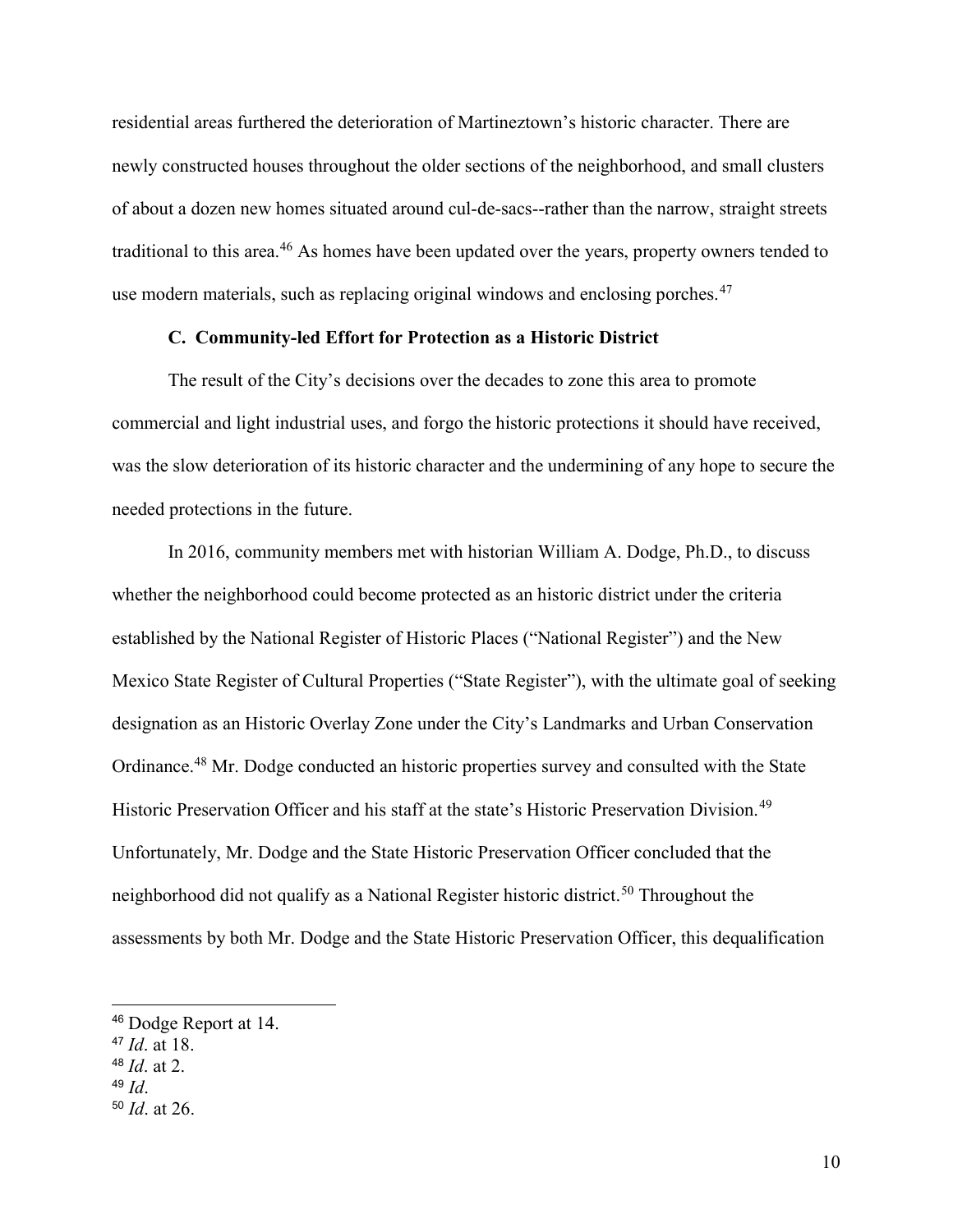was attributed to the intrusion of commercial and industrial land uses and the deterioration of many of the local historic resources.<sup>51</sup>

According to Mr. Dodge's report, the National Register requires buildings maintain their original design and materials, and that an historic district retain its original setting and possess a significant concentration of buildings and structures meeting the significance and integrity criteria.<sup>52</sup> The Martineztown neighborhood could have once easily satisfied all of these elements, but the City's decades of decisions failing to protect its historic resources created significant challenges. The use of modern design and materials when upgrading older homes, incompatible design of newer construction homes, filing in the Barelas Acequia, the demolishing of original buildings, and the intrusion of commercial businesses are just some of the detrimental changes eroding the historic character of Martineztown.<sup>53</sup> The report concludes that "although the [State Historic Preservation Officer] recognized the long and important history of the Martineztown-Santa Barbara neighborhood, the existing houses, buildings, and structures did not meet the rigorous eligibility requirements necessary to be listed in the National Register as an historic district."<sup>54</sup>

#### IV. The Comprehensive Plan and the IDO

The Comprehensive Plan is the main policy document for both the City of Albuquerque and Bernalillo County guiding discretionary decisions about changes to zoning and the adoption of new plans, it "describes the community's vision for the future of the built and natural environment and provides goals, policies, and implementing actions to achieve that vision."<sup>55</sup>

 $51$  *Id.* 

 $52$  *Id.* at 6.

<sup>53</sup> Id. at 18-21.

 $54$  *Id.* at 21.

<sup>55</sup> Albuquerque & Bernalillo County Comprehensive Plan, 1-7 (Adopted March of 2017), available at https://abc-zone.com/2017-abc-comp-plan.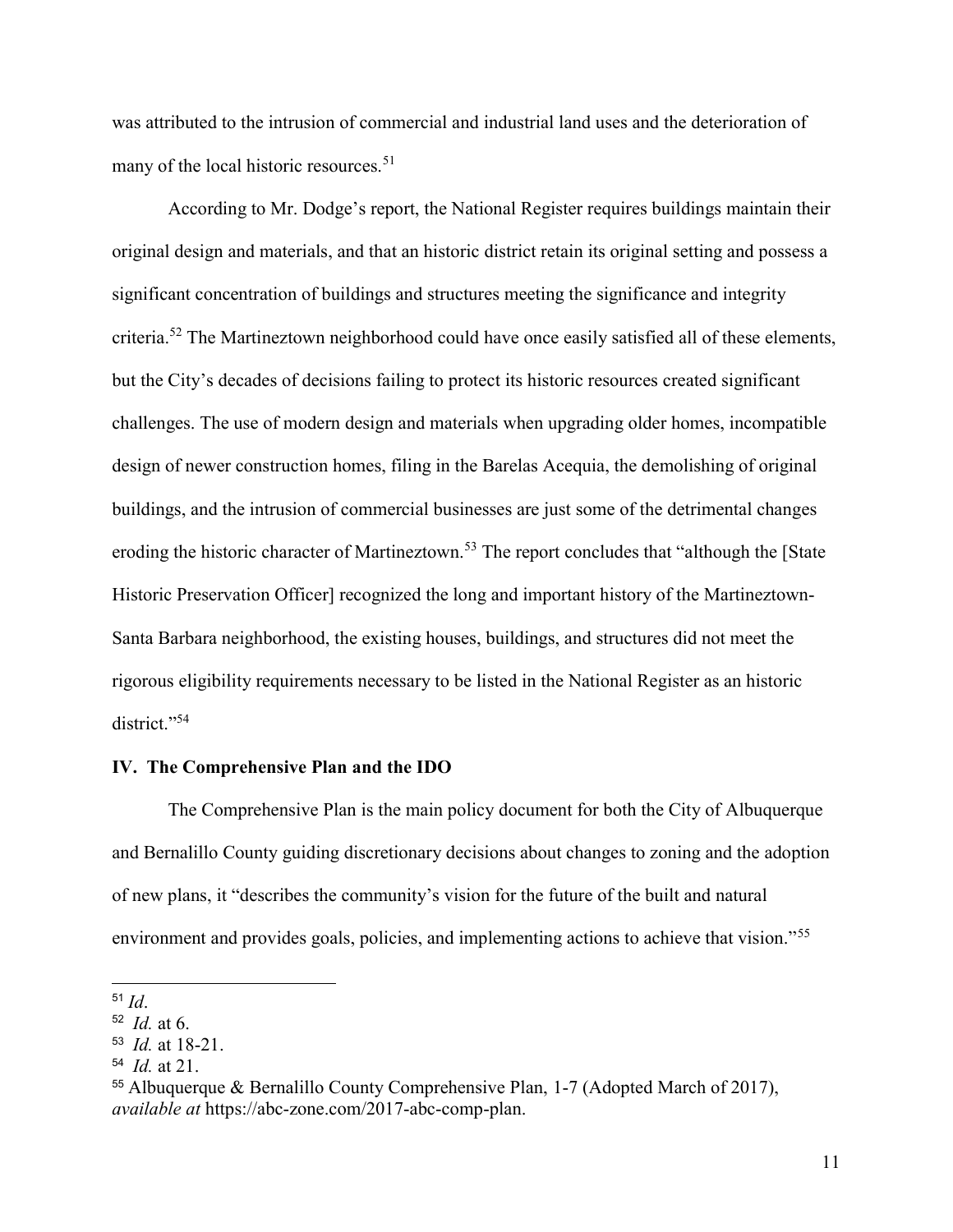The IDO "sets the rules (i.e. regulations) about what can develop and what requirements must be followed to help implement the Comp[rehensive] Plan's community vision."<sup>56</sup> The IDO contains the new zoning code.<sup>57</sup> The plan in use today was first adopted in 1975, and since has been amended nearly 200 times.<sup>58</sup> The current Comprehensive Plan was adopted by the Albuquerque City Council on March 20, 2017, signed by Mayor Richard Berry on April 7, 2017, and became effective<sup>59</sup> on April 12, 2017.<sup>60</sup> The IDO was adopted by the City Council on November 13, 2017, signed by Mayor Richard Berry on November 16, 2017, and becomes effective on May 17, 2018.<sup>61</sup>

After so many amendments, the zoning system in Albuquerque had become very complicated with 1,200 zones.<sup>62</sup> The new Comprehensive Plan and IDO converted the City to a new system, with 19 zones.<sup>63</sup> The City endeavored to convert the pre-existing zoning districts to the new 19 zones, "that matched as closely as possible the permissive uses in each zone."<sup>64</sup> As the City website explains, "[t]he project team used existing zoning maps to identify where today's zones are and replace them with the closest match to the proposed zones in terms of

<sup>&</sup>lt;sup>56</sup> Integrated Development Ordinance Frequently Asked Questions, *What is an Integrated* Development Ordinance, and why did the City adopt one? (May 27, 2018, 8:55 AM) https://abczone.com/integrated-development-ordinance-frequently-asked-questions#what-is.

<sup>57</sup> City of Albuquerque: Official Notification of Decision, 1 (May 16, 2017)(Attachment H).

<sup>58</sup> Matthew Conrad, Code Enforcement Manager: A Zoning Code Overview for the General Public, 2 (2009)(Attachment I).

<sup>&</sup>lt;sup>59</sup> While the Comprehensive Plan is effective for properties within the City, it is not yet effective for properties only in the County, as Bernalillo County has not adopted it yet. See https://www.abc-zone.com/.

<sup>60</sup> 2017 ABC Comp Plan, https://abc-zone.com/2017-abc-comp-plan.

<sup>61</sup> ABQ Adopted IDO, https://abc-zone.com/document/abq-adopted-ido.

 $62$  City of Albuquerque: Twenty Second Council, Resolution 17-240 (Oct. 11, 2017), *available at* https://abc-zone.com/document/ido-resolution-17-240-zone-changes; see also Albuquerque & Bernalillo County Comprehensive Plan at 1-9.

<sup>&</sup>lt;sup>63</sup> Resolution 17-240.

 $64$  *Id.*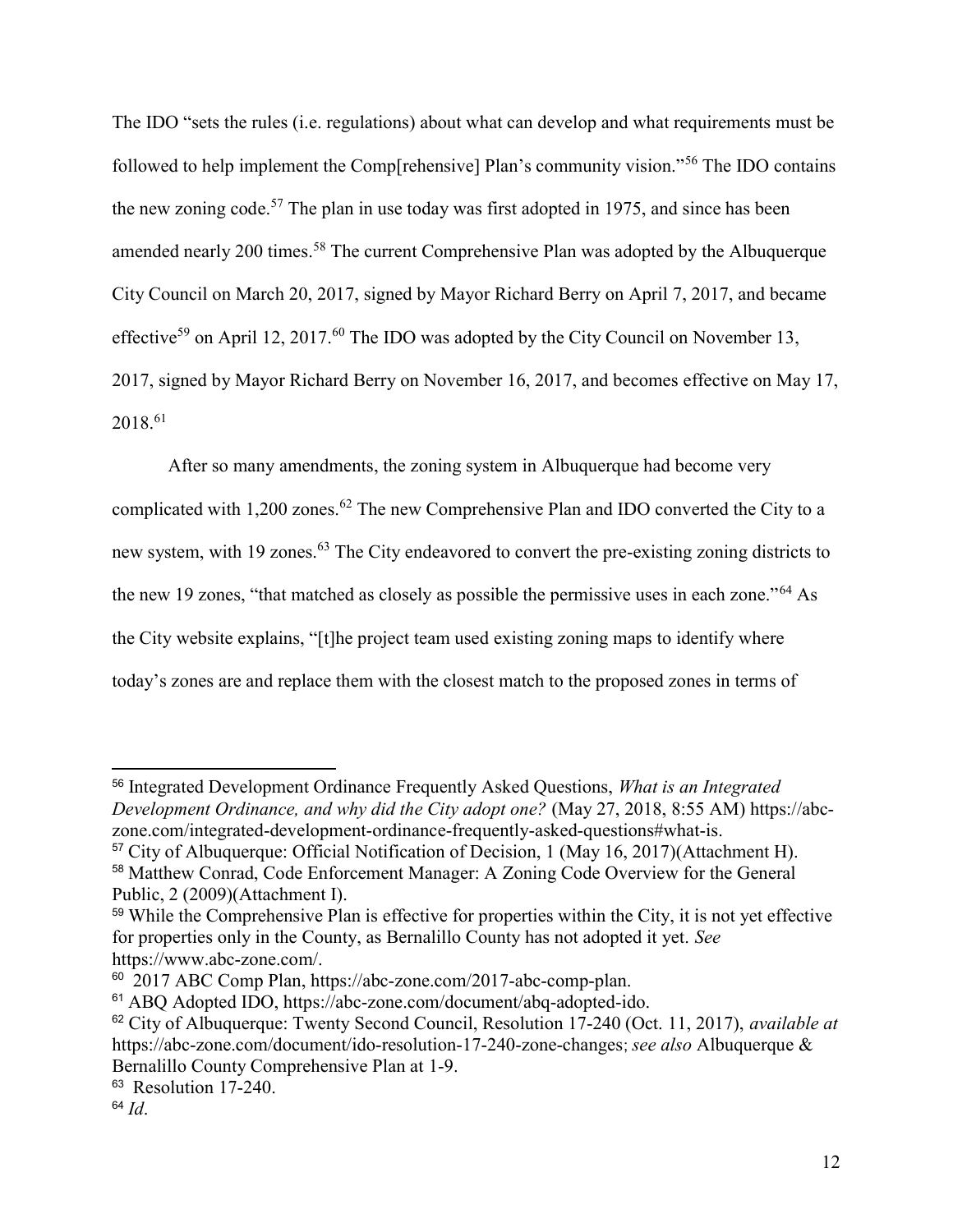allowable uses and intended densities/intensities."<sup>65</sup> The City acknowledged "that there are properties with land uses that do not match existing zoning, and the initial adoption of the IDO does not correct this mismatch."<sup>66</sup> Much of Martineztown is in this exact situation; the preexisting zoning mismatched with the existing land use, and the new Comprehensive Plan and IDO are perpetuating the mismatch.

When it adopted the IDO in November, 2017, the City Council also adopted Resolution 240-17, directing the Planning Department to create a process for property owners to "opt in" to request the City change the zoning for their particular property.<sup>67</sup> Most relevant to Martineztown, one of the reasons identified for opting in is to "address existing uses made nonconforming by the IDO or mismatches of land use and zoning that pre-existed the IDO."<sup>68</sup> A property owner can "opt in" by filling out a form on a City website, at no cost.<sup>69</sup> The time frame to opt in is within one year of May 17, 2018, when the IDO becomes effective.<sup>70</sup>

Just like the approach back in 1976 as indicated by the Sector Development Plan, the City is still shifting the burden of fixing the "mismatched" zoning to individual property owners.

<sup>&</sup>lt;sup>65</sup> Integrated Development Ordinance Frequently Asked Questions, *What is an Integrated* Development Ordinance, and why did the City adopt one? (May 27, 2018, 8:55 AM) https://abczone.com/integrated-development-ordinance-frequently-asked-questions#what-is (noting also: "The Integrated Development Ordinance (IDO) will replace the City's 40-year old Zoning Code and adopted Sector Development Plans and convert existing zones to an equivalent set of zones with roughly the same set of permissive uses.").

 $66$  *Id.* 

<sup>&</sup>lt;sup>67</sup> Albuquerque, New Mexico Integrated Development Ordinance (Adopted November 29, 2017), available at https://abc-zone.com/document/abq-adopted-ido#Draft; Resolution 17-240.  $68$  *Id.* 

 $69$  *Id.* 

<sup>70</sup> As of the date of this filing, the time frame to "opt in" has not yet begun. There will also be a "Community Planning Area" assessment process, to commence within two years of the IDO becoming effective, for specific areas that the Planning staff identifies mismatches between land use and zoning, and where it would be beneficial to change the zone for contiguous properties with multiple property owners. Albuquerque & Bernalillo County Comprehensive Plan at 4-23. This process, of course, provides no guarantee of a remedy for Martineztown.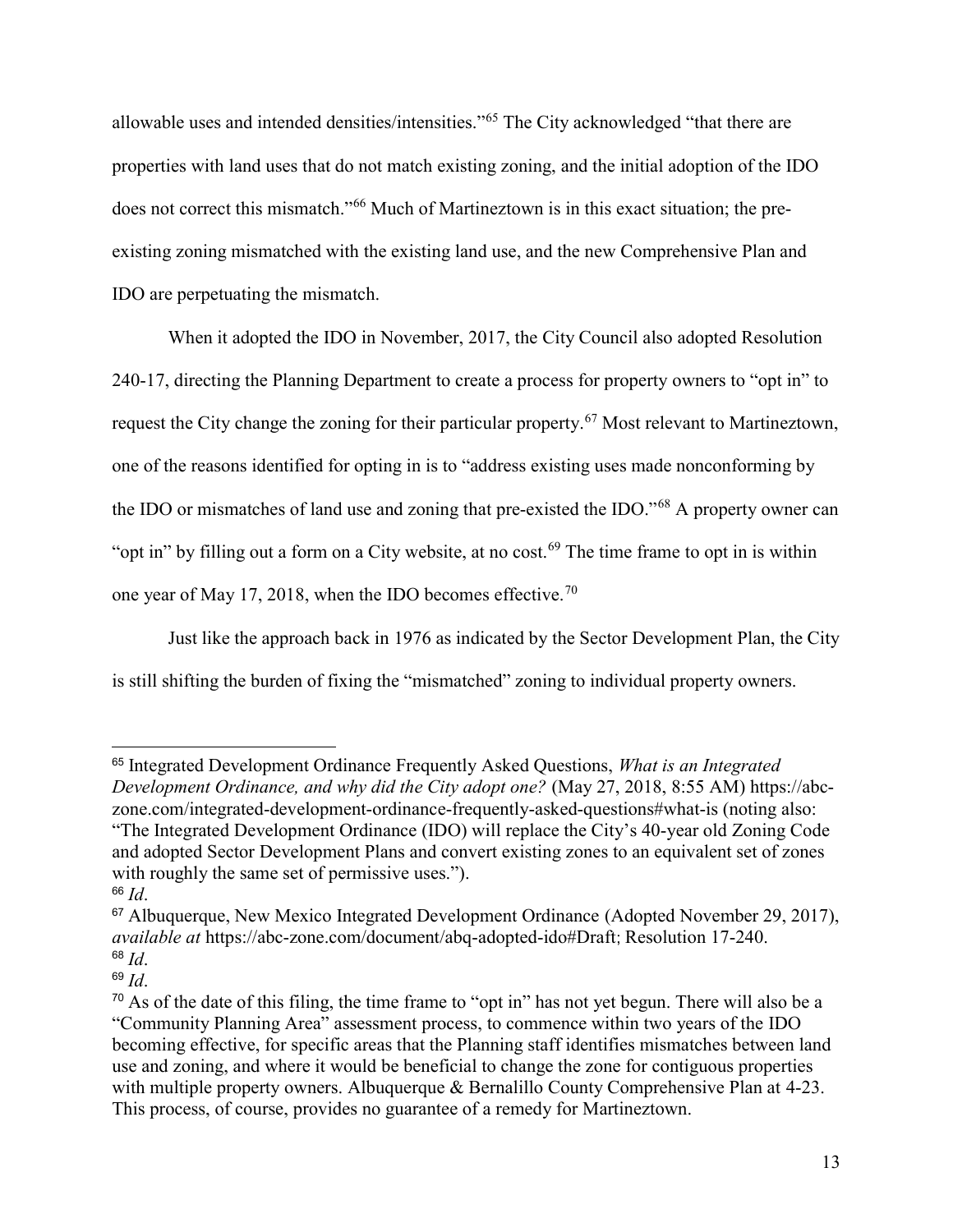Instead of adopting the appropriate zoning for Martineztown, the City is yet again perpetuating its admittedly incorrect and--worse still--harmful zoning for this disadvantaged community.

Both the Comprehensive Plan and the IDO contain hopeful language calling for the preservation of communities and historic properties.<sup>71</sup> Yet the incorrect and harmful zoning perpetuated by the IDO and the Comprehensive Plan, the City's approach for ad hoc fixes by individual property owners, and the City's failures to adopt needed protections, achieve the exact opposite: deterioration of the character of a unique, historical residential neighborhood, disorderly and uncoordinated development, and the encouragement of incompatible land uses.

Specifically, much of the western portion of Martineztown was zoned for

"industrial/wholesale/manufacturing" under the old system, and is being zoned as "Non-

Residential - Light Manufacturing" under the new system.<sup>72</sup> Land uses allowed under this zone

include light manufacturing, freight terminal or dispatch center, railroad yard, transit facility,

 $\overline{a}$ <sup>71</sup> The first of the "guiding principles" identified in the Comprehensive Plan is "Strong Neighborhoods: New development creates desirable places to live and encourages diverse housing and amenities, while respecting the unique history and character of each neighborhood." Albuquerque & Bernalillo County Comprehensive Plan at 3-8.

It further elaborates: "Development in established neighborhoods matches existing character . . . . Established neighborhoods are protected, preserved, and enhanced;" "Preserving . . . historical . . . and cultural assets reinforces our shared heritage and multi-layered identities that contribute to our rich sense of place." Id. at 4-3; 11-3. Goal 11.2 and Policy 11.2.2 utilize similarly hopeful language, including "Preserve and maintain historically significant buildings and spaces"; "Research, evaluate and protect historical and cultural properties;" "Encourage development that strengthens the identity and cohesiveness of the surrounding community and enhances distinct historical and cultural features." *Id.* at 11-25 & 11-26. The stated purpose of the IDO includes "to [p]rotect quality and character of residential neighborhoods"; "[p]rovide for orderly and coordinated development patterns"; and "[p]rovide reasonable protection from possible nuisances and hazards and to otherwise protect and improve public health." City of Albuquerque: Official Notification of Decision, 2 (May 16, 2017).

<sup>72</sup> Integrated Development Ordinance Conversion Map (Apr. 7, 2018, 12:44 PM) https://abczone.com/ido-zoning-conversion-map (shown in light purple under the old scheme, a medium purple under the new scheme); Albuquerque, New Mexico Integrated Development Ordinance at 43.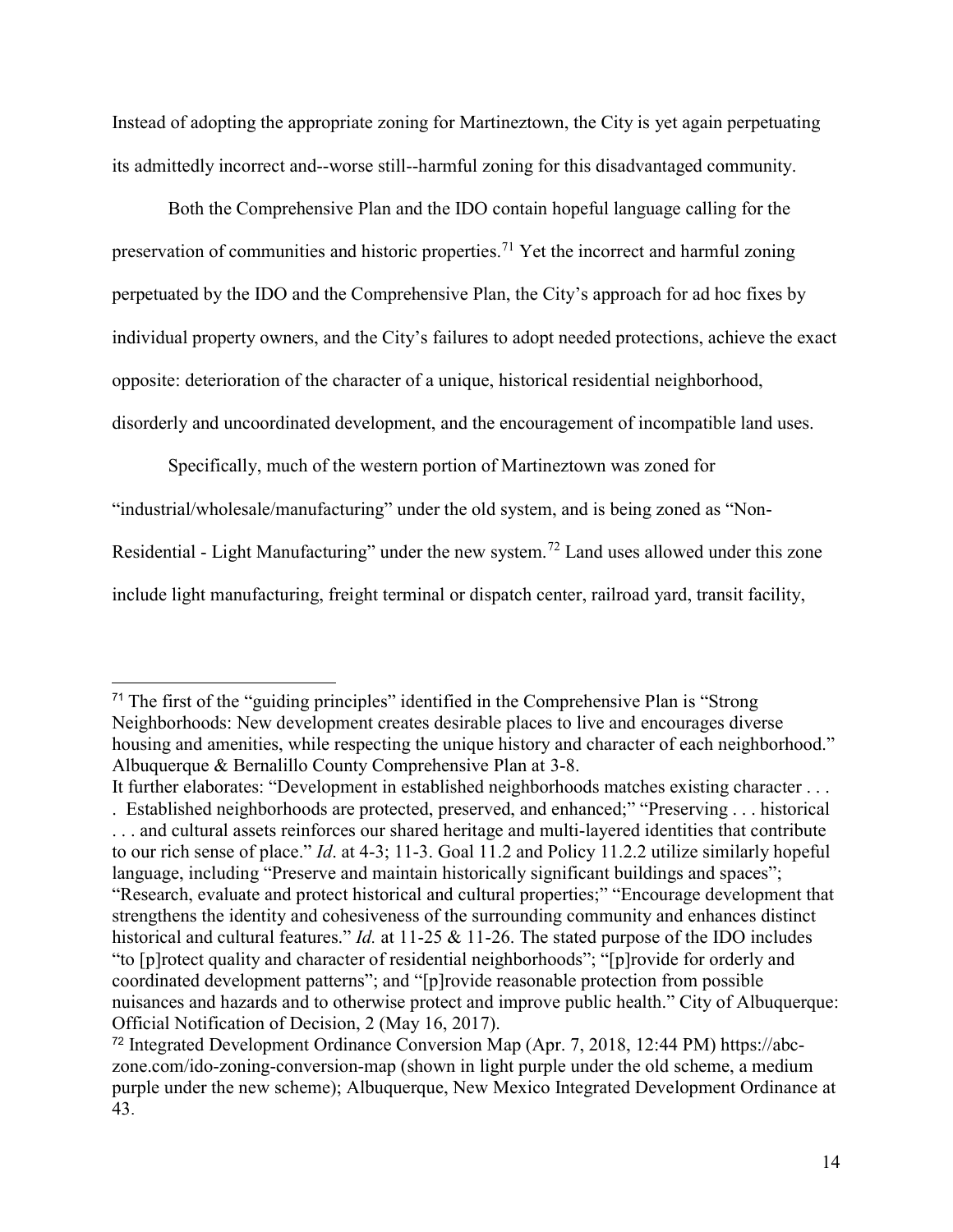warehousing, salvage yard, and above-ground storage of fuels.<sup>73</sup> This is directly adjacent to or within half a block of numerous historic Martineztown homes.<sup>74</sup>

Further, the area between Broadway and Edith Boulevards to the west and east, and Mountain Road and Lomas Boulevard to the north and south, is predominantly single-family homes, many of which are historic homes, but it is currently zoned for "Non-Residential - Light Manufacturing," "Mixed-Use - Low Intensity Zone District," or "Mixed-Use - Moderate Intensity Zone District."<sup>75</sup>

Moreover, the City failed to protect this special neighborhood with an "Historic Protection Overlay Zone," and instead used the more minimal "Character Protection Overlay Zone."<sup>76</sup> Historic Protection Overlay Zones "preserve, protect, enhance, perpetuate, and promote the use of structures and areas of historical, cultural, architectural . . . significance located in the city . . . to enhance the identity of the city by protecting the city's heritage and prohibiting the unnecessary destruction or defacement of its cultural assets."<sup>77</sup> In these zones, the Landmark Commission must give permission before any new structures are constructed, existing structures are demolished, or the exterior appearance of any structure is altered.<sup>78</sup> This is exactly the kind of protection Martineztown seeks and deserves, and that would have prevented so much of the

<sup>76</sup>Albuquerque, New Mexico Integrated Development Ordinance at 57, 82; Integrated Development Ordinance Public Interactive Map (Apr. 7, 2018, 12:50 PM) http://cabq.maps.arcgis.com/apps/webappviewer/index.html?id=53bf716981b14d25a31e7a2549c 2d61b (Use Overlay Zone Layer 3 to see the location of the Character Protection and Historic Protection Overlay zones).

<sup>73</sup> Albuquerque, New Mexico Integrated Development Ordinance at 115-16.

<sup>&</sup>lt;sup>74</sup> See Map Showing Location of Some of the Historic Homes and other Buildings in Martineztown (Attachment U).

<sup>&</sup>lt;sup>75</sup> See Map Showing Location of Some of the Historic Homes and other Buildings in Martineztown; Integrated Development Ordinance Conversion Map (Apr. 7, 2018, 12:44 PM) https://abc-zone.com/ido-zoning-conversion-map.

<sup>77</sup> Albuquerque, New Mexico Integrated Development Ordinance at 97.  $78$  *Id.*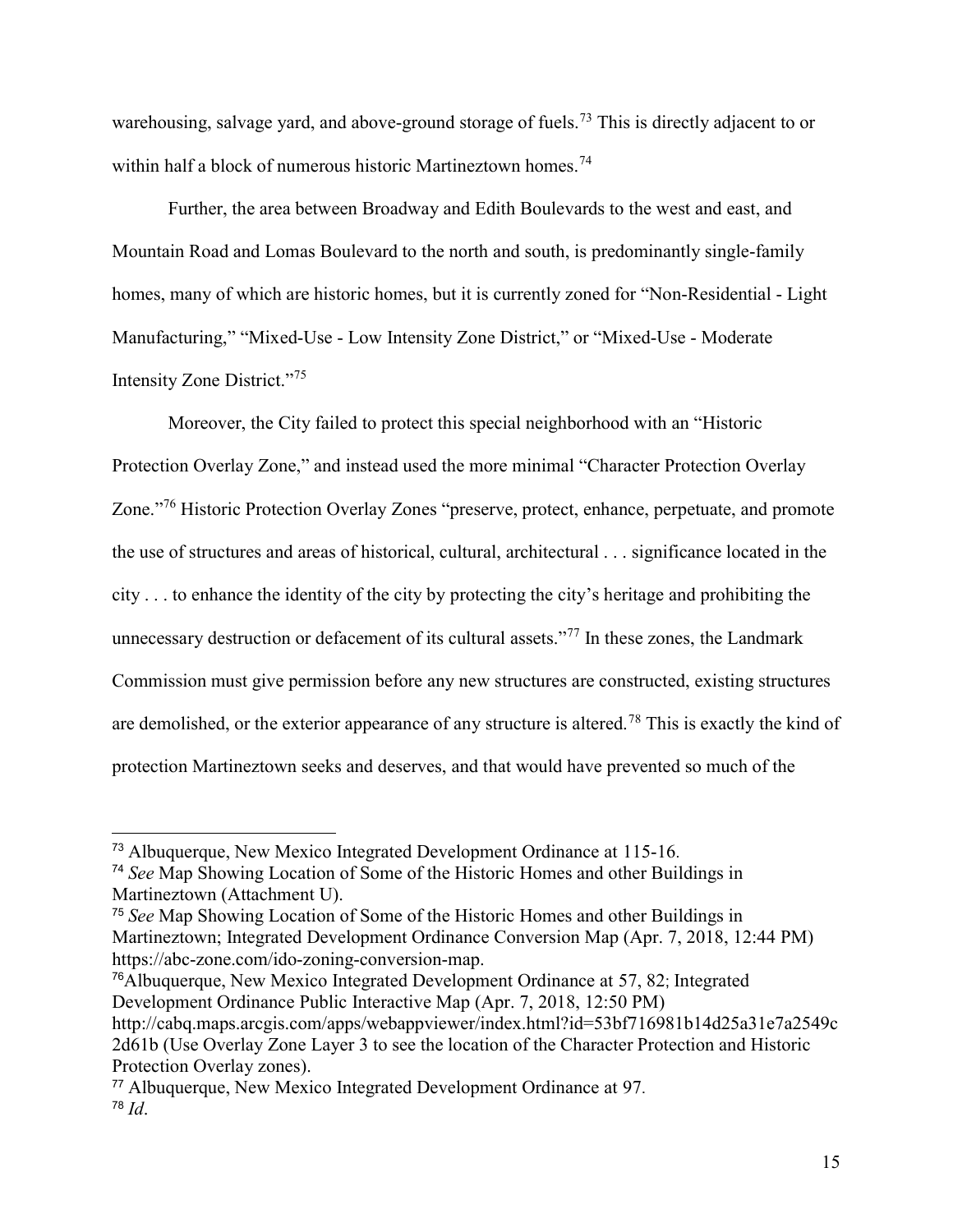devastating loss that has already occured and can prevent it from continuing in the future. Instead, the City granted only a Character Protection Overlay Zone, which "is to preserve areas with distinctive characteristics that are worthy of conservation but are not historical or may lack sufficient significance to qualify as Historic Protection Overlay (HPO) zones."<sup>79</sup> Construction, demolition, and alterations can be done without any permission from the Landmark Commission, and the City merely provides minimal standards for characteristics such as lot width for multifamily dwellings and building height for the mixed use areas.<sup>80</sup>

## V. Failure to Provide Proper Notice to Martineztown Residents Precluded Proper Public Participation

Compounding the problem, the City failed to provide proper notice to Martineztown property owners. New Mexico statute dictates that "[w]henever a change in zoning is proposed for an area of more than one block, notice of the public hearing shall be mailed by first class mail to the owners . . . of lots or [of] land within the area proposed to be changed by a zoning regulation and within one hundred feet, excluding public right-of-way, of the area proposed to be changed by zoning regulation."<sup>81</sup> Although the City replaced the old zoning with its "closest match" under the new scheme, changes were nevertheless made across the entire City, including in Martineztown. The City therefore was obligated to notify its residents through certified mail. Unfortunately, it failed to do so. Martineztown residents, including Complainants, did not receive notice in the mail.

The result of this omission and violation of state law is that countless residents were excluded from participating in the public process to provide input on the new zoning scheme. In Martineztown in particular, 71% of the community is low-income and many do not have

 $79$  *Id.* at 64.

 $80$  *Id.* at 82-83.

<sup>&</sup>lt;sup>81</sup> New Mexico Statute  $\S$  3-21-6 (1996 through 1st Sess 50th Legis).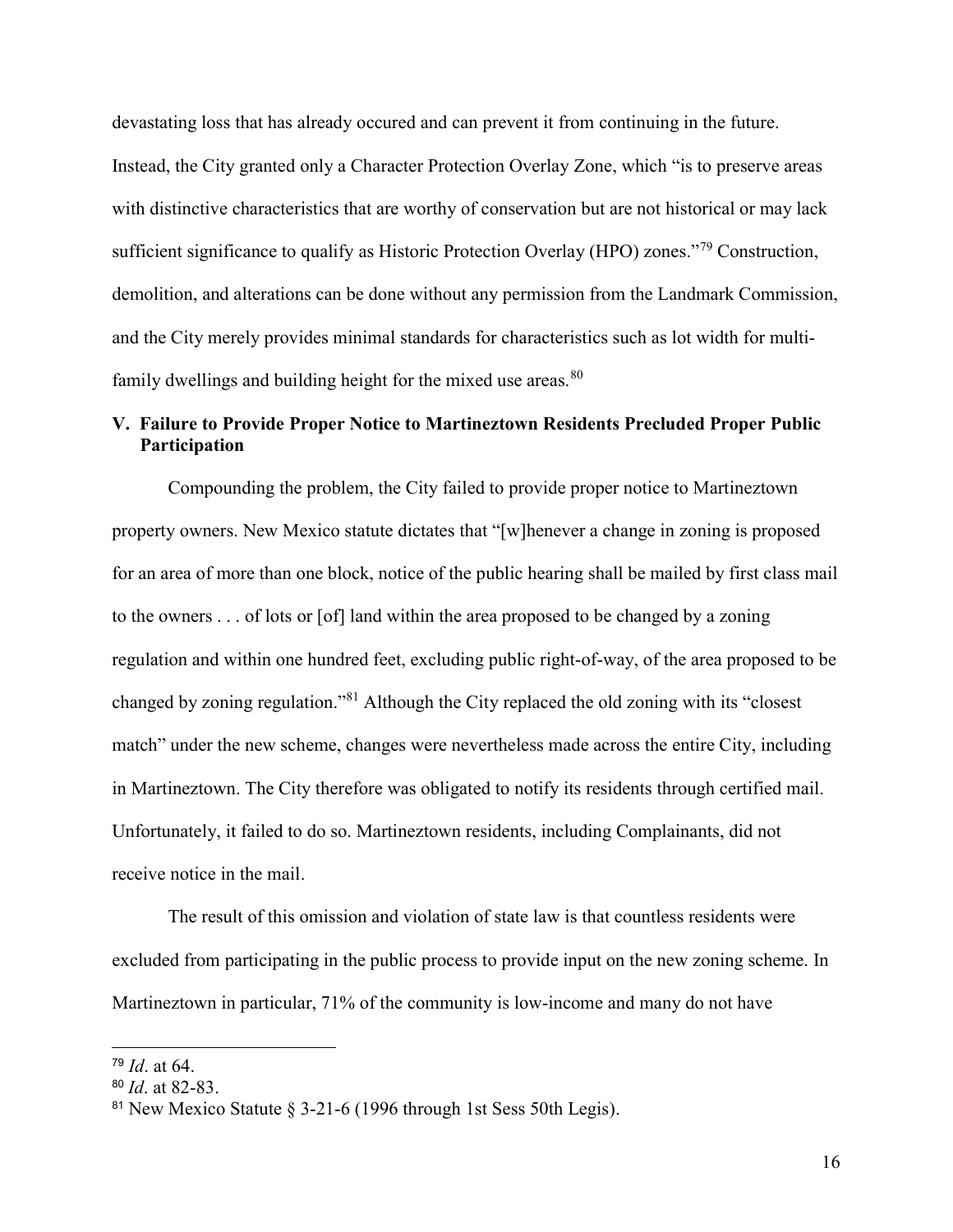personal access to the internet and are reliant on mail for this kind of information. The City's own data shows that the participation of minorities in the development and vision process for the Comprehensive Plan and IDO was well below fair representation in terms of population.<sup>82</sup> From 1,115 polled attendees at the planning meetings, 79% of respondents were white, non-Hispanics, while only 15% of respondents were Hispanic, Latino or Chicano.<sup>83</sup> Further, on May 20th and 21st of 2015, the City's planning department held two county-wide meetings at Los Griegos Community Center and Hiland Theater, respectively.<sup>84</sup> At Los Griegos, of the 39 polled attendees, close to 60% were white, non-Hispanics, and only 25% were Hispanic, Latino, or Chicano.<sup>85</sup> Neither Native Americans  $(0\%)$  nor African Americans  $(0\%)$  were represented at these meetings.<sup>86</sup> At the Hiland Theater meeting, of the 58 polled attendees, 82% were white, non-Hispanic and only 11% were Hispanic, Latino, or Chicano.<sup>87</sup> Only 2% were Native American, and no African Americans were represented at the meeting.<sup>88</sup> Finally, the draft documents for the Comprehensive Plan and the IDO were written in English only.<sup>89</sup> It is clear from this data that the City did not successfully obtain the input from members of the public representative of the demographics of the City as a whole, or Martineztown in particular.

 $\overline{a}$ 

 $88$  *Id.* 

<sup>&</sup>lt;sup>82</sup> Letter from Martineztown Work Group to Isaac Benton, President, Albuquerque City Council, 1 (March 20, 2017)(Attachment J).

 $83$  Id.

 $84$  *Id.* 

 $85$  *Id.*  $86$  Id.

 $87$  *Id.* 

 $89$  Id. at 2; see Lau v. Nichols, 414 U.S. 563 (1974)(finding national origin discrimination without reliance on statistical evidence because instructions took place only in English).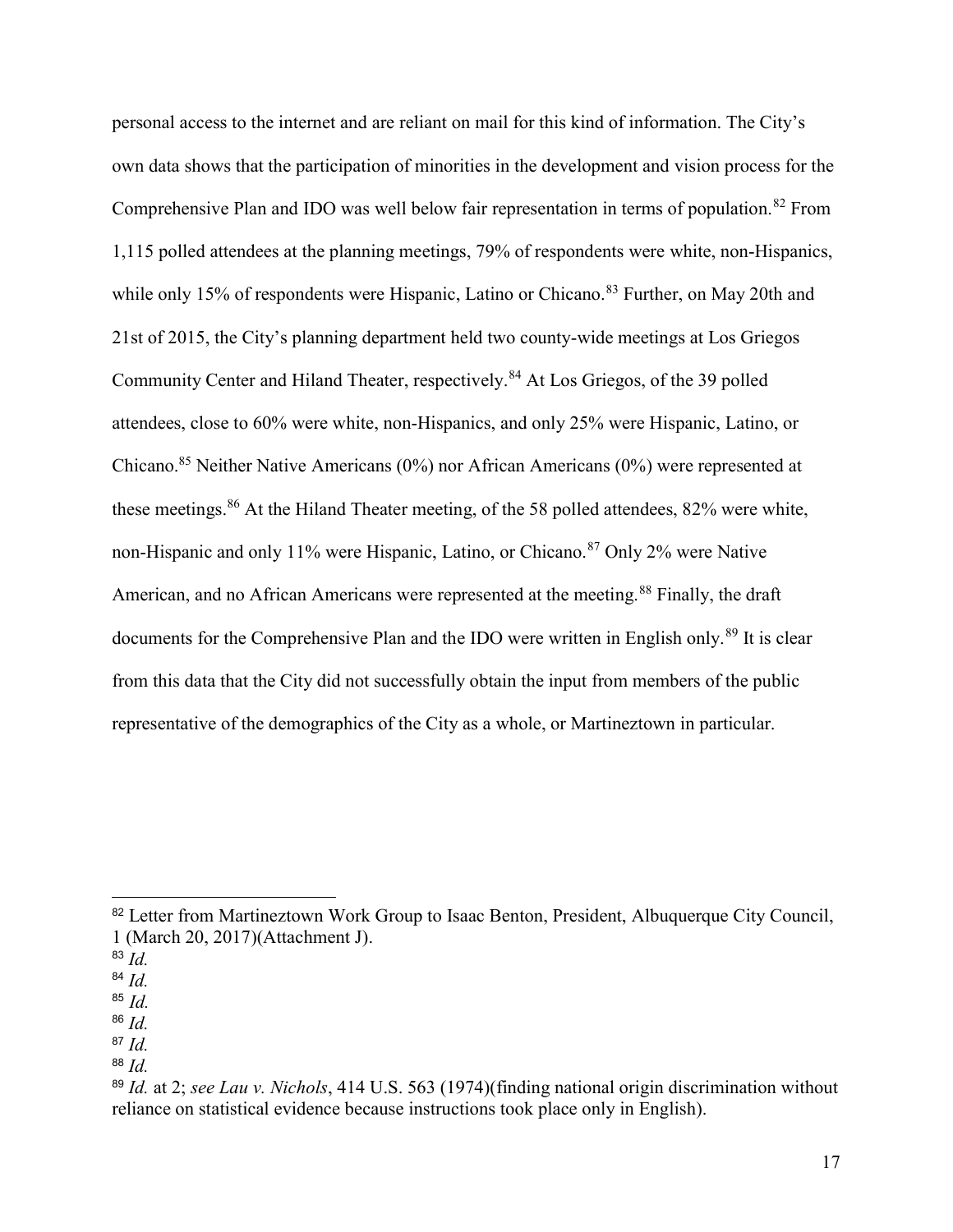## VI. Martineztown Suffers Disproportionately Compared to Similarly Situated Neighborhoods with Lower Percentages of Minority Residents

The City's treatment of Martineztown is all the more heartbreaking when viewed in comparison to its treatment of other parts of Albuquerque. There are two areas in particular--the Huning Highland Historic District and Nob Hill--that are similarly situated to Martineztown in that they feature historically rich properties and are very nearby, yet have enjoyed more protections and more appropriate zoning. They also have significantly lower percentage percentages of minority residents, and are more affluent. Comparing these neighborhoods reveals how disproportionately Martineztown has suffered, constituting a disparate impact.

Martineztown has a population that is  $71\%$  minority.<sup>90</sup> Although not an element needed to show a violation of the Civil Rights Act, it is notable that Martineztown is also 71% lowincome, and is in the 93rd percentile for the entire United States for the percentage of its population that is low-income.<sup>91</sup>

Nearly immediately south of Martineztown is the neighborhood known as the Huning Highland Historic District.<sup>92</sup> Huning enjoys an Historic Protection Overlay, in addition to some areas also receiving a Character Protection Overlay.<sup>93</sup> In contrast to Martineztown's 71%

<sup>90</sup> Map of Martineztown-Santa Barbara Minority Population on EJSCREEN (Attachment K) "Minority" is defined herein utilizing the definition from EPA EJ Screen: "all but non-hispanic white alone"; "Calculated from the Census Bureau's American Community Survey 2011-2015." EJSCREEN: Environmental Justice Screening and Mapping Tool: Glossary of EJSCREEN Terms (Apr. 7, 2018 12:59 PM) https://www.epa.gov/ejscreen/glossary-ejscreen-terms. <sup>91</sup> Map of Martineztown-Santa Barbara Low Income Population on EJScreen (Attachment L) "Low-income" is defined herein utilizing the definition from EPA EJSCREEN: "percent of individuals whose ratio of household income to poverty level in the past 12 months was less than 2"; "Calculated from the Census Bureau's American Community Survey 2011-2015." EJSCREEN: Environmental Justice Screening and Mapping Tool: Glossary of EJSCREEN Terms.

<sup>&</sup>lt;sup>92</sup> Map of Huning Highland Historic District Boundaries on EJScreen (Attachment M). 93 Integrated Development Ordinance Conversion Map (Apr. 7, 2018, 12:44 PM) https://abczone.com/ido-zoning-conversion-map; Albuquerque, New Mexico Integrated Development Ordinance at 57, 100.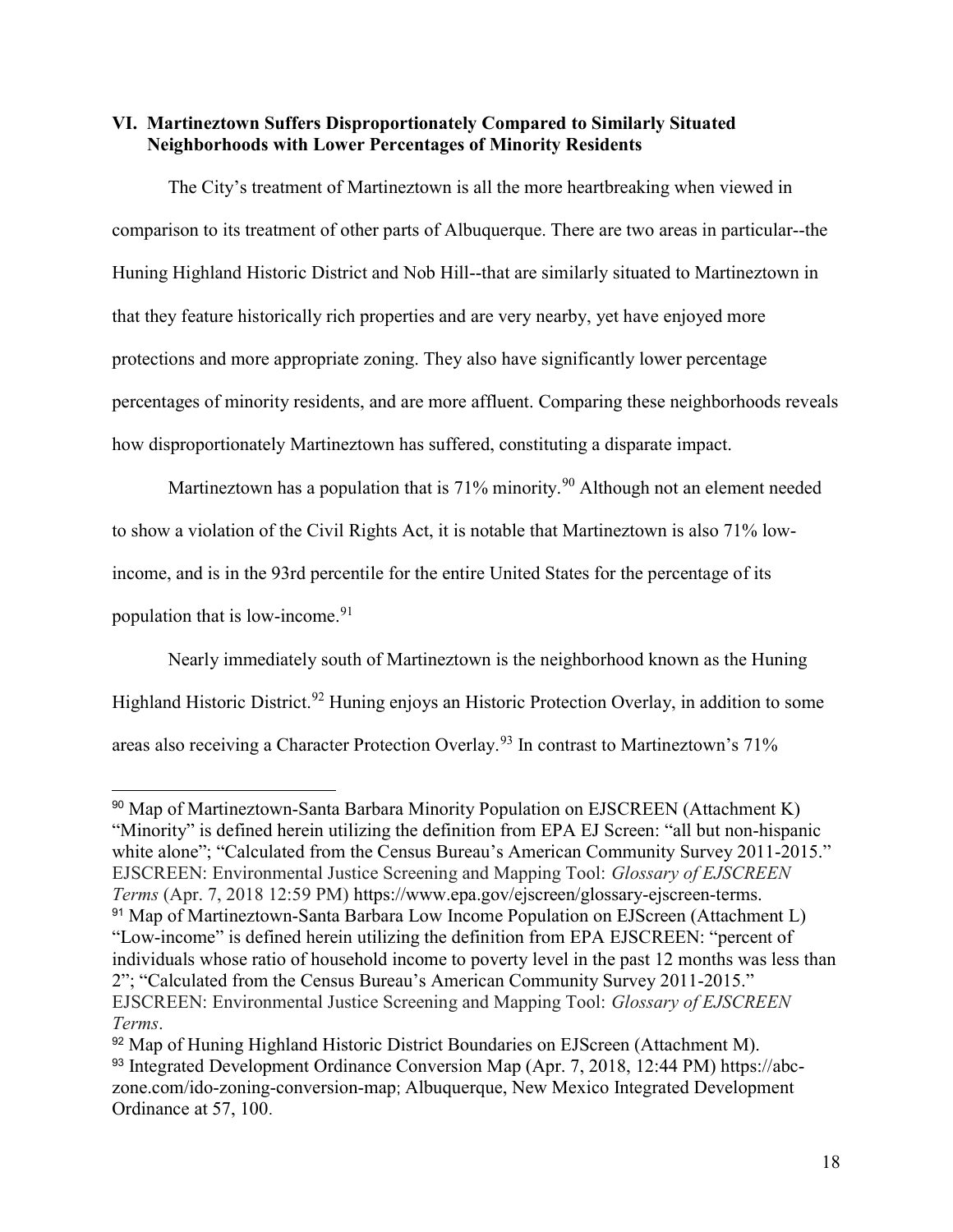minority population, the population of Huning is  $49\%$  minority.<sup>94</sup> And in contrast to Martineztown's 71% low-income rate, Huning's is 47%.<sup>95</sup> Much of Huning is zoned as "Residential Single-Family Detached," with some "Residential Multifamily - Low Density," surrounded by "Mixed Use - Low Density," which creates a buffer between the residential neighborhoods and the "Downtown Districts" and a relatively small area of "Non-Residential - Light Manufacturing."<sup>96</sup> In other words, it is mostly residential--most of which are single family homes--with some mixed use areas, and a small industrial area; and the residential uses are not adjacent to the industrial uses.

Nob Hill, which is a little east of Huning, provides a more dramatic comparison.<sup>97</sup> Nob Hill is only 28% minority, and only 29% low income.<sup>98</sup> Most of Nob Hill is zoned as "Residential Single-Family Detached," with a buffer of "Mixed Use - Moderate Intensity" and "Mixed Use - Transition" along the main road.<sup>99</sup>

#### VII. The City's Failure to Address Community Concerns

For over a decade, HNA and the MWG have sought remedies for the disparate impacts created by the Comprehensive Plan, IDO, and history of discrimination. Their tireless efforts include submitting preferred zoning alternatives, seeking listing on the state and federal historical registers, creating a Health Impact Assessment Interim Report ("HIA") for the Comprehensive Plan, seeking updates to the Sector Development Plan, advocating before City

<sup>&</sup>lt;sup>94</sup> Map of Huning Highland Historic District Minority Population on EJSCREEN (Attachment N).

 $95 \dot{A}$ : Map of Martineztown-Santa Barbara Minority Population on EJSCREEN (Attachment K). 96 Integrated Development Ordinance Conversion Map (Apr. 7, 2018, 12:44 PM) https://abczone.com/ido-zoning-conversion-map.

<sup>&</sup>lt;sup>97</sup> Map of Nob Hill Boundaries on EJSCREEN (Attachment O).

<sup>98</sup> Map of Nob Hill Low Income Population on EJScreen (Attachment P); Map of Nob Hill Minority Population on EJScreen (Attachment Q).

<sup>99</sup> Integrated Development Ordinance Conversion Map (Apr. 7, 2018, 12:44 PM) https://abczone.com/ido-zoning-conversion-map.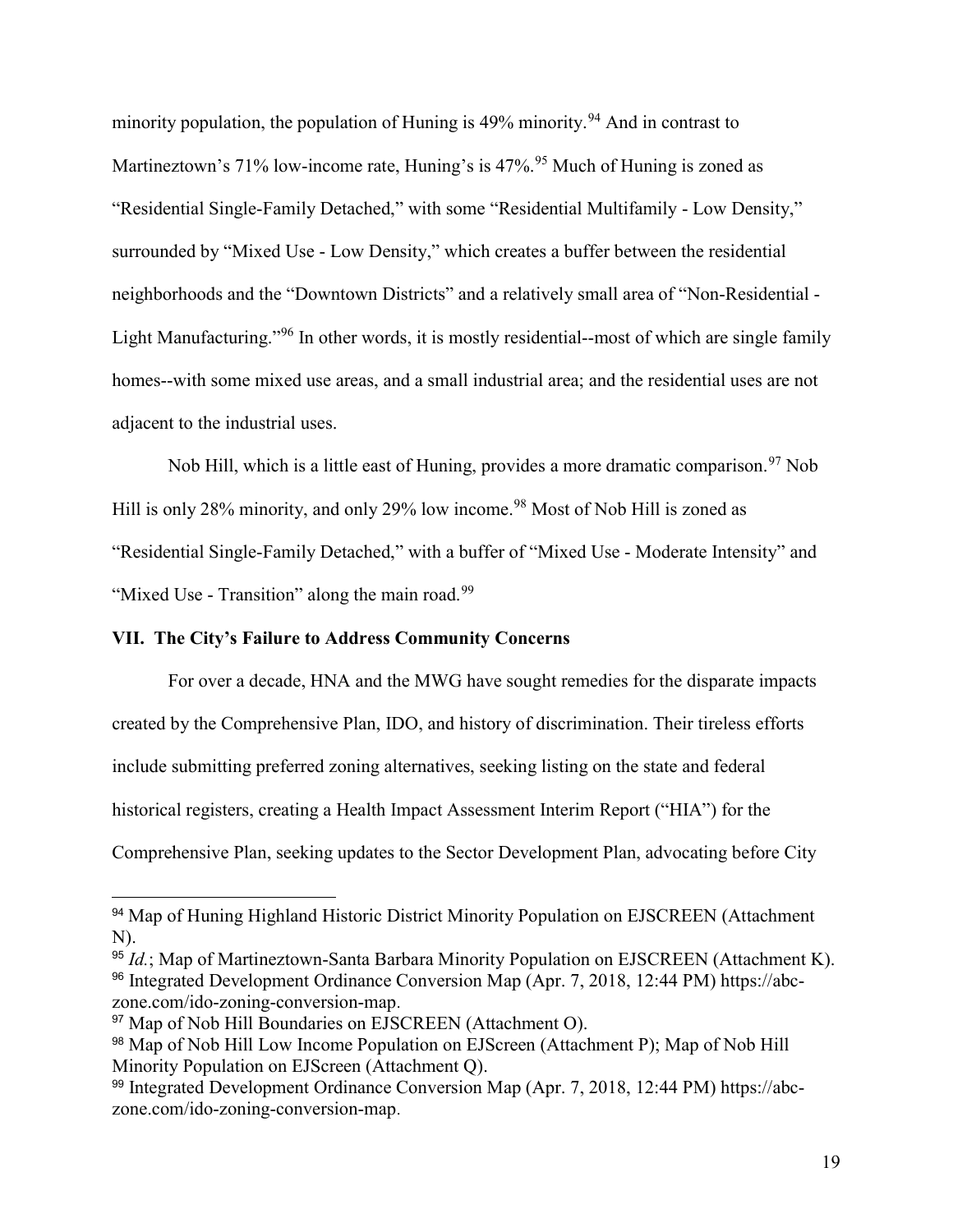officials and staff, collecting and submitting over 200 petitions, being very involved and giving their input in the review and planning process of both the Comprehensive Plan and the IDO, and filing an appeal of the IDO.

#### A. City Advisory Committee

In December, 2006, MWG sent a letter to the Planning Director requesting that the sector plan for Martineztown be reviewed and updated; sector plans are supposed to be updated every ten years but at that point the most recent plan was 16 years old. The letter requested that the zoning be changed to reflect the actual land use, and that the zones for heavy commercial and manufacturing uses be eliminated.

In response to the letter, the City met with the residents in 2007 and established an Advisory Committee that included residents, business representatives, and community activists.<sup>100</sup> The committee met monthly for over a year, and reached agreement on the following: keeping the character of the neighborhood as that featuring residential areas being zoned as "R-1", low-density residential areas, and a family and child-friendly environment, respectful of the historic buildings, narrow streets, and architecture.<sup>101</sup> Unfortunately the City never adopted the Committee's plan.

#### B. Zoning Alternatives for Martineztown

 $\overline{a}$ 

 In 2009, MWG submitted a zoning alternative created by Sites Southwest to the Commission, Council, and Mayor.<sup>102</sup> Sites Southwest is a consulting company with a team of landscape architects, community planners, urban designers and environmental specialists who

<sup>&</sup>lt;sup>100</sup> Martineztown-Santa Barbara Sector Development Plan: Draft, 3 (Feb. 2013), *available at* https://www.cabq.gov/planning/documents/copy2\_of\_SBMTZ2010SDP020113.pdf.  $101$  *Id.* at 4-5.

<sup>&</sup>lt;sup>102</sup> Letter from Martineztown Work Group to Karen Hudson, Chair, Environmental Planning Commission (Apr.10, 2017)(Attachment G); Sites Southwest Map of Martineztown-Santa Barbara Sector Development Plan: Draft (Attachment R).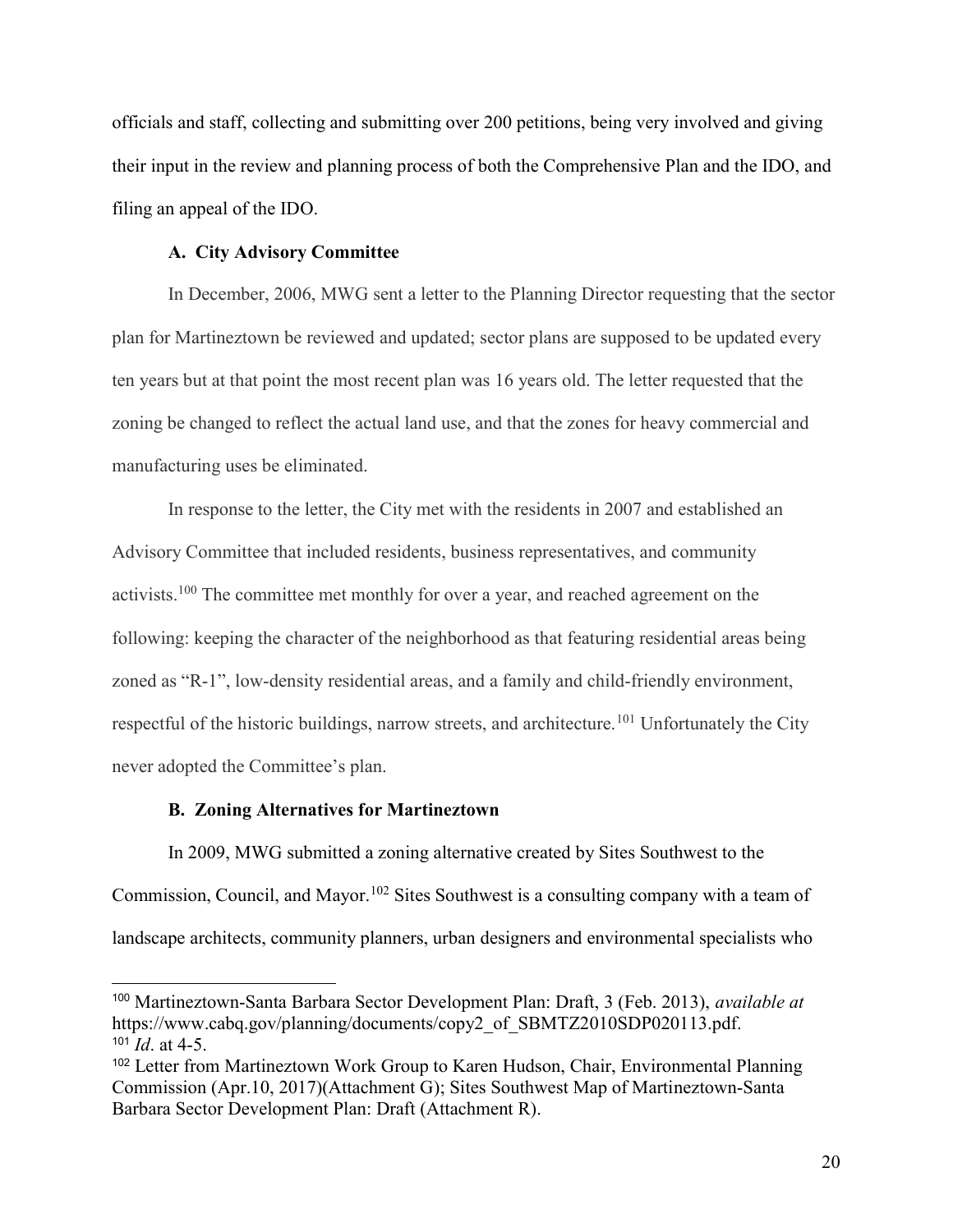collaborate to create functional sites across the Southwest.<sup>103</sup> Sites Southwest proposed residential zoning in historical residential areas in Martineztown, eliminating the commercial zoning established by the Comprehensive Plan.<sup>104</sup> Despite MWG's request, the City did not adopt their proposed alternative.

Several years after the 2009 Sites Southwest zoning alternative, City Project Manager Lorena Quintana submitted another zoning alternative to the Commission and Council which offered similar zoning designations to that in Sites Southwest's.<sup>105</sup> In her 2013 alternative, Ms. Quintana proposed that the existing land use of Martineztown correlate to the zoning designations. Specifically, Ms. Quintana focused on the areas where the existing land use was completely residential but designated commercial and industrial/manufacturing.<sup>106</sup> Again, the City did not adopt the proposed alternative.

#### C. Health Impact Assessment

 $\overline{a}$ 

Following the submission of the 2009 and 2013 zoning proposals, MWG commissioned Bernalillo County Place Matters ("BCPM") and members of the Health Impact Assessment Steering Committee ("HASC") to prepare an HIA, assessing the impact of the Comprehensive Plan on the City's low-income, minority urban areas.<sup>107</sup> BCPM and their stakeholders have vast expertise in land-use, natural resources economics, policy, and public health.<sup>108</sup> In their report, BCPM and HASC dissected the association between historical neighborhoods and health and the

<sup>&</sup>lt;sup>103</sup> Sites Southwest, Sites Southwest About (March 13, 2018, 2:20 PM), http://www.sitessw.com/about/.

<sup>104</sup> Sites Southwest Map of Martineztown-Santa Barbara Sector Development Plan: Draft (Attachment R).

<sup>105</sup> Map of Martineztown-Santa Barbara Proposed Zoning (Jan. 2013)(Attachment S).  $106$  *Id.* 

<sup>107</sup> Bernalillo County Place Matters: Interim Health Impact Assessment Report on the Albuquerque-Bernalillo County Comprehensive Plan Update, 1 (July 30, 2015)(Attachment T).  $108$  *Id.* at 39.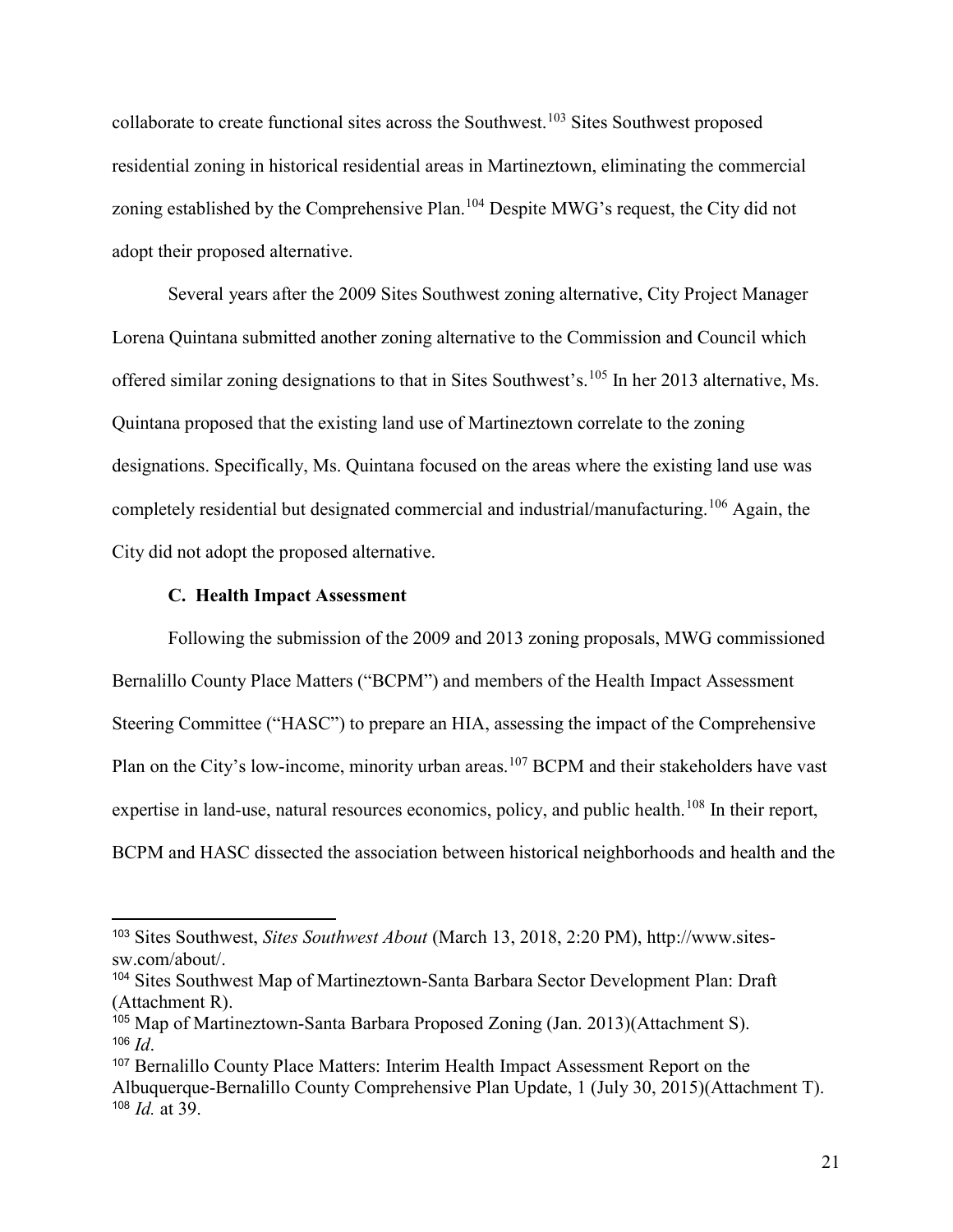detrimental mental and physical health effects of the City's zoning on low-income urban areas.<sup>109</sup> BCPM determined that the Comprehensive Plan disparately impacts the health of residents in low-income, historical neighborhoods, in part, due to the approval of inappropriate zoning laws and gentrification.<sup>110</sup> In short, BCPM concluded that the Comprehensive Plan leads to an increase in mental health issues and stress-related disease rates in historical, minority urban areas due to a loss of cultural significance and residential displacement.<sup>111</sup> BCPM recommended, among other remedies, that the City make every effort possible to maintain the unique identity of historical neighborhoods while preventing displacement by implementing rent control for housing in neighborhoods that were at risk for displacement.<sup>112</sup> BCPM also recommended that the City promote neighborhood-scale economic development in the historical neighborhoods by ensuring that such neighborhoods had equitable access to environmental protection and were not disproportionately burdened by polluting facilities.<sup>113</sup>

#### D. Participating in the Planning Process

Complainants repeatedly raised concerns about the Comprehensive Plan and requested involvement in the IDO planning process. MWG sent letters to the Commission, Mayor, and City Council on January 17, 2017; March 3, 2017; April 3, 2017; and April 10, 2017.<sup>114</sup> Their recommendations included but were not limited to: (1) that the previous Sector Plans remain in effect until the completion of Community Planning Assessments through a meaningful, neighborhood-based process representing diverse stakeholders; (2) working in partnership with

<sup>109</sup> Id. at 23, 32.

 $110$  *Id.* at 33.

<sup>111</sup>  $Id$ 

 $112$  *Id.* at 35.

 $113$  *Id.* at 36.

<sup>114</sup> See, e.g., Letter from Martineztown Work Group to Karen Hudson, Chair, Environmental Planning Commission (Apr. 10, 2017)(Attachment G).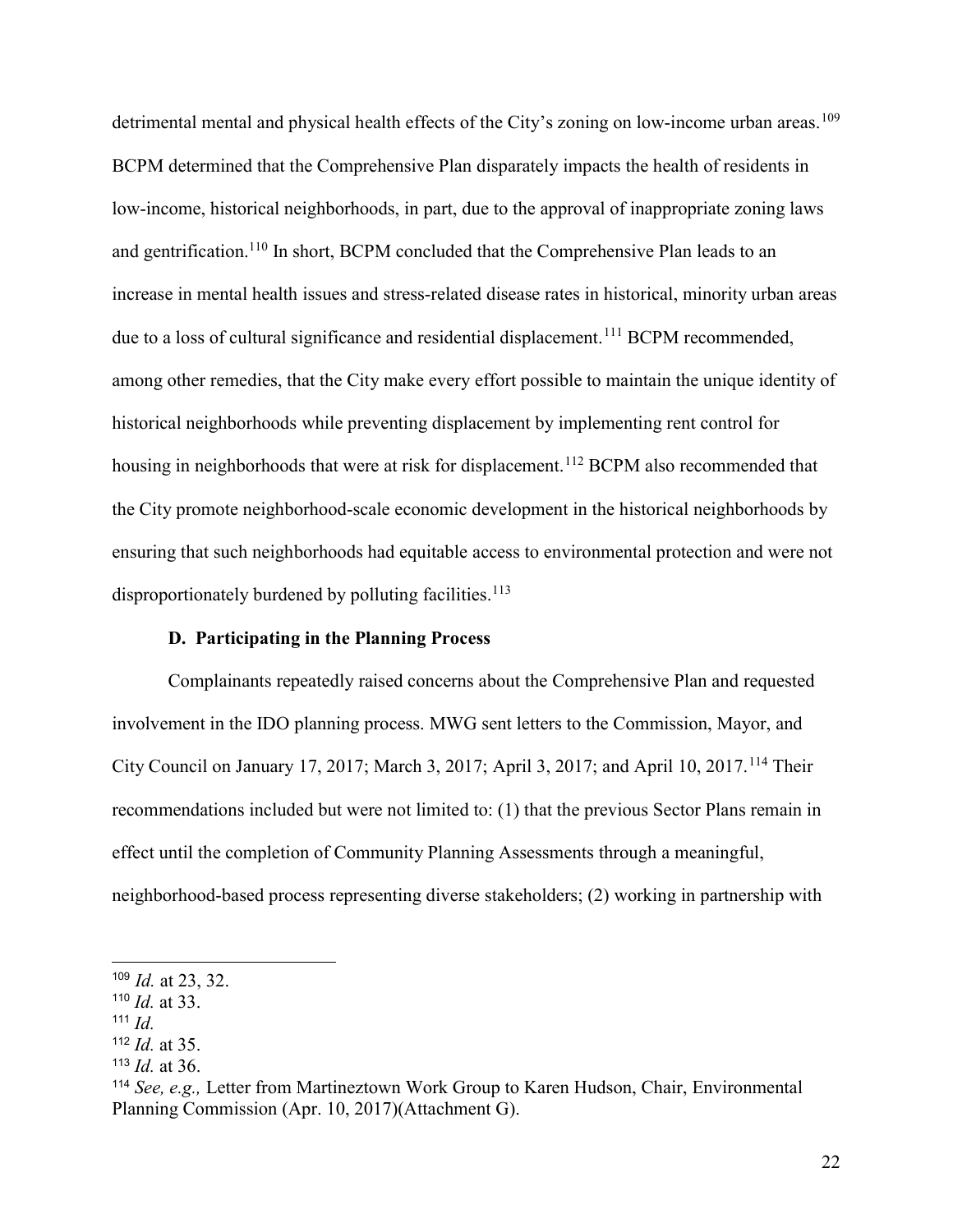the Racial Equity Project; (3) sending notifications through the County Assessor mailing regarding property values and taxes, in addition to electric or gas bills; (4) publishing drafts of the proposed Comprehensive Plan and IDO in Spanish as equitably as possible, and (5) identifying and working with planning experts from minority, low-income neighborhoods who know the unique history, culture, and traditions of planning and development for each neighborhood. MWG even submitted 230 petitions supporting residential zoning in the areas of Martineztown that are actually residential. Despite many attempts to enact change and a request to be on the City Sector Review Team, MWG's requests were not included in the planning and implementation of the Comprehensive Plan and IDO.

#### E. Appealing the IDO

Complainant HNA filed an appeal of the IDO.<sup>115</sup> Complainant Ms. Naranjo Lopez, on behalf of the Santa Barbara-Martineztown Neighborhood Association, also filed an appeal of the IDO and requested that the City adopt an Updated Sector Development Plan and zoning map developed with Sites Southwest before the City moves forward with the new zoning scheme under the Comprehensive Plan and IDO.<sup>116</sup> The appeal also requested that all commercial businesses in Martineztown be brought into compliance with the existing zoning code.<sup>117</sup> The appeals were "not accepted."<sup>118</sup>

<sup>115</sup> Letter from Historic Neighborhoods Alliance to Albuquerque City Council (May 31, 2017)(Appealing the IDO)(Attachment U).

<sup>116</sup> Letter from Loretta Naranjo Lopez to Isaac Benton, President, City Council (June 14, 2017)(Attachment V).

 $117$  *Id.* 

<sup>&</sup>lt;sup>118</sup> City of Albuquerque, City Council Agenda, (1)(i) & (j) (May 1, 2017)("Appeal not accepted; remand to the [Environmental Planning Commission]")(Attachment W).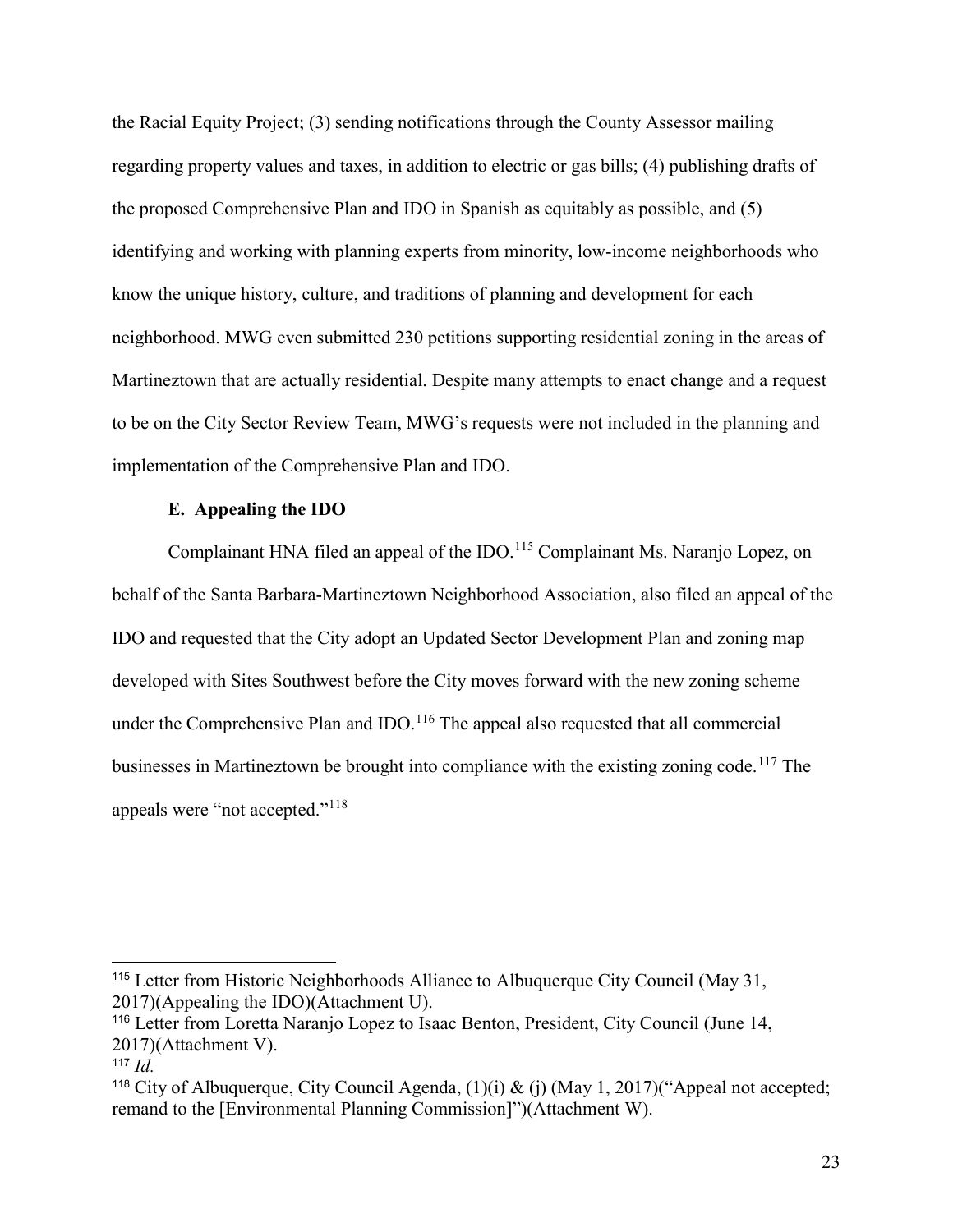### VIII. The City's Failures Constitute a Violation of Title VIII of the Civil Rights Act

Title VIII of the Civil Rights Act prohibits discrimination in housing on the basis of race, color, religion, sex, disability, familial status, or national origin.<sup>119</sup> The Fair Housing Act prohibits a broader range of housing practices than HUD's Title VI policies, including discriminatory zoning practices.<sup>120</sup>

In order to demonstrate racial discrimination from disparate impacts under Title VIII of the Civil Rights Act and the HUD implementing regulations for a facially neutral policy or practice, a complainant must establish (1) standing, (2) timeliness, (3) jurisdiction over the subject matter, and (4) jurisdiction over the respondent.<sup>121</sup>

### A. Complainants Have Standing to Bring this Complaint

In order for any person to have standing, he or she must be an "aggrieved person" as defined by the Fair Housing Act.<sup>122</sup> The Fair Housing Act defines an "aggrieved person" as any person who claims to have been injured, or is about to be injured, by a discriminatory housing practice.<sup>123</sup> Given that Complainants are residents of Martineztown and the City's zoning and history of mistreatment disparately impacts the zoning of their community, the element of standing is met. Complainant Loretta Naranjo Lopez is a member of the Martineztown Work Group, President of the Santa Barbara Martineztown Neighborhood Association, a life-long resident of Martineztown, and a sixth generation descendant of the Martinez family, founders of Martineztown. Ms. Naranjo Lopez resides at 1127 Walter Street NE, a single-family home zoned

<sup>119</sup> 25 U.S.C. § 1321(a) et seq.

 $120$  See id.

<sup>&</sup>lt;sup>121</sup> United States Department of Housing and Urban Development, Title VIII Complaint Intake Manual, 4-5 (March 20, 2018, 1:10 PM)

https://www.hud.gov/sites/documents/80241C4FHEH.PDF.

 $122$  *Id.* at 4-7.

 $123$  *Id.*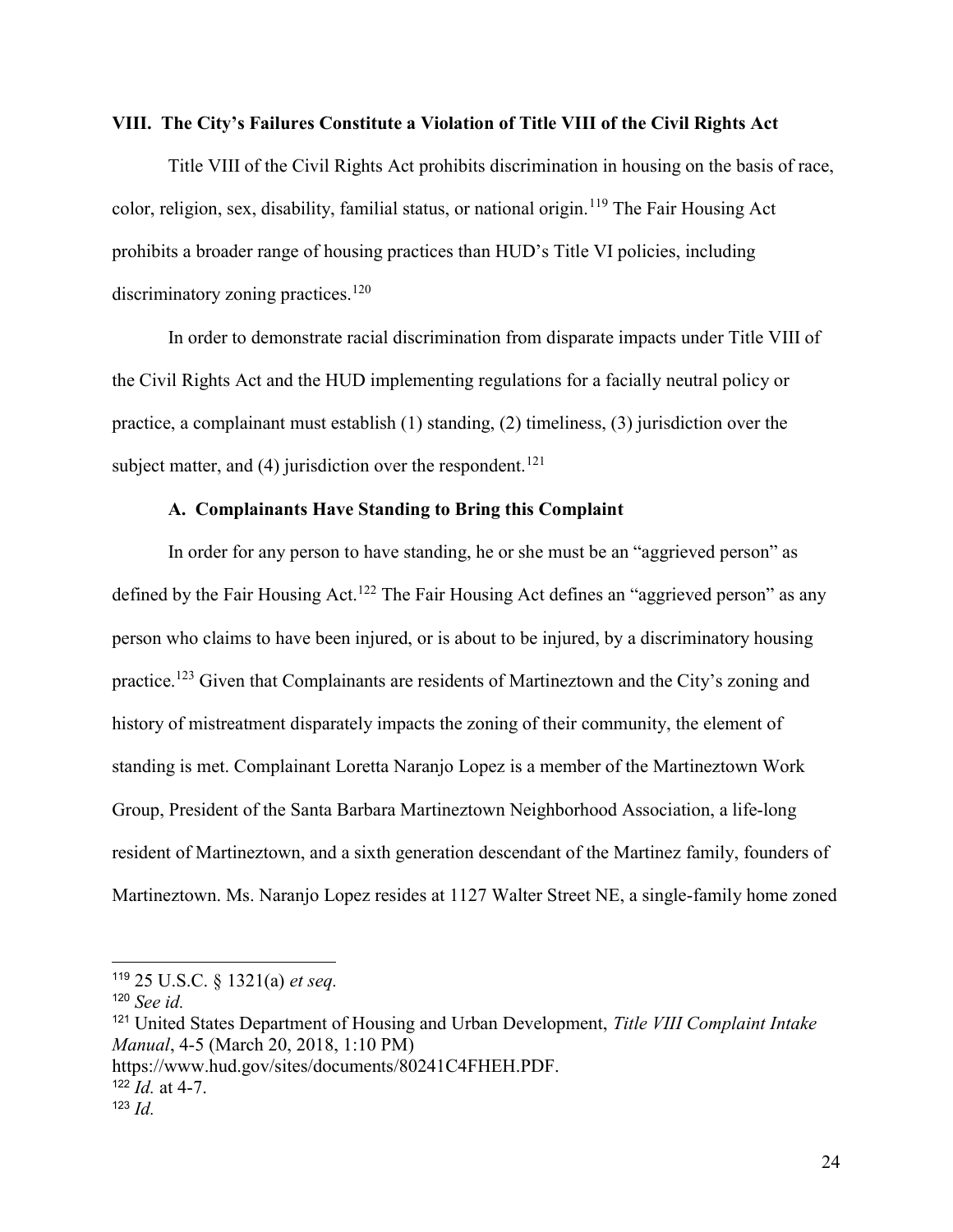as Neighborhood/Residential/Commercial ("SU2-NRC"), which is being changed to "Mixed Use - Low Intensity" under the new scheme; she has advocated for many years to correct this mismatched zoning to "Residential Single-Family Detached," R-1.

The Historic Neighborhood Alliance ("HNA") and the Martineztown Work Group ("MWG") are both organizations made up of Martineztown residents and have worked for decades to secure protections and better zoning for their community.

### B. This Complaint is Timely

For a Title VIII complaint to be timely, it must be filed within one year of the date of the most recent occurrence of the alleged discriminatory housing practice.<sup>124</sup> The most recent occurrence of the alleged discriminatory housing practice challenged herein is the adoption of the Comprehensive Plan and IDO. The Comprehensive Plan became effective on April 12, 2017, and the IDO becomes effective on May 17, 2018. This Complaint is being filed within one year of the Comprehensive Plan becoming effective: April 11, 2018.<sup>125</sup> This Complaint is therefore timely.

## C. U.S. HUD has Subject Matter Jurisdiction over this Complaint

The subject matter jurisdiction element requires that the allegations describe unlawful discrimination.<sup>126</sup> According to U.S. HUD, a land use or zoning practice results in a discriminatory effect if it caused or predictably will cause a disparate impact on a group of persons or if it creates, increases, reinforces, or perpetuates segregated housing patterns because of a protected characteristic.<sup>127</sup> For example, subject matter jurisdiction was found in *Village of* 

 $124$  *Id.* at 4-8.

<sup>&</sup>lt;sup>125</sup> Complainants intend to file an amended complaint in May--regarding both the Comprehensive Plan and the IDO--when the IDO becomes effective.

 $126$  *Id.* at 4-9.

<sup>127</sup> U.S. HUD, Office of Fair Housing and Equal Opportunity and U.S. Department of Justice, Civil Rights Division, Joint Statement of the Department of Housing and Urban Development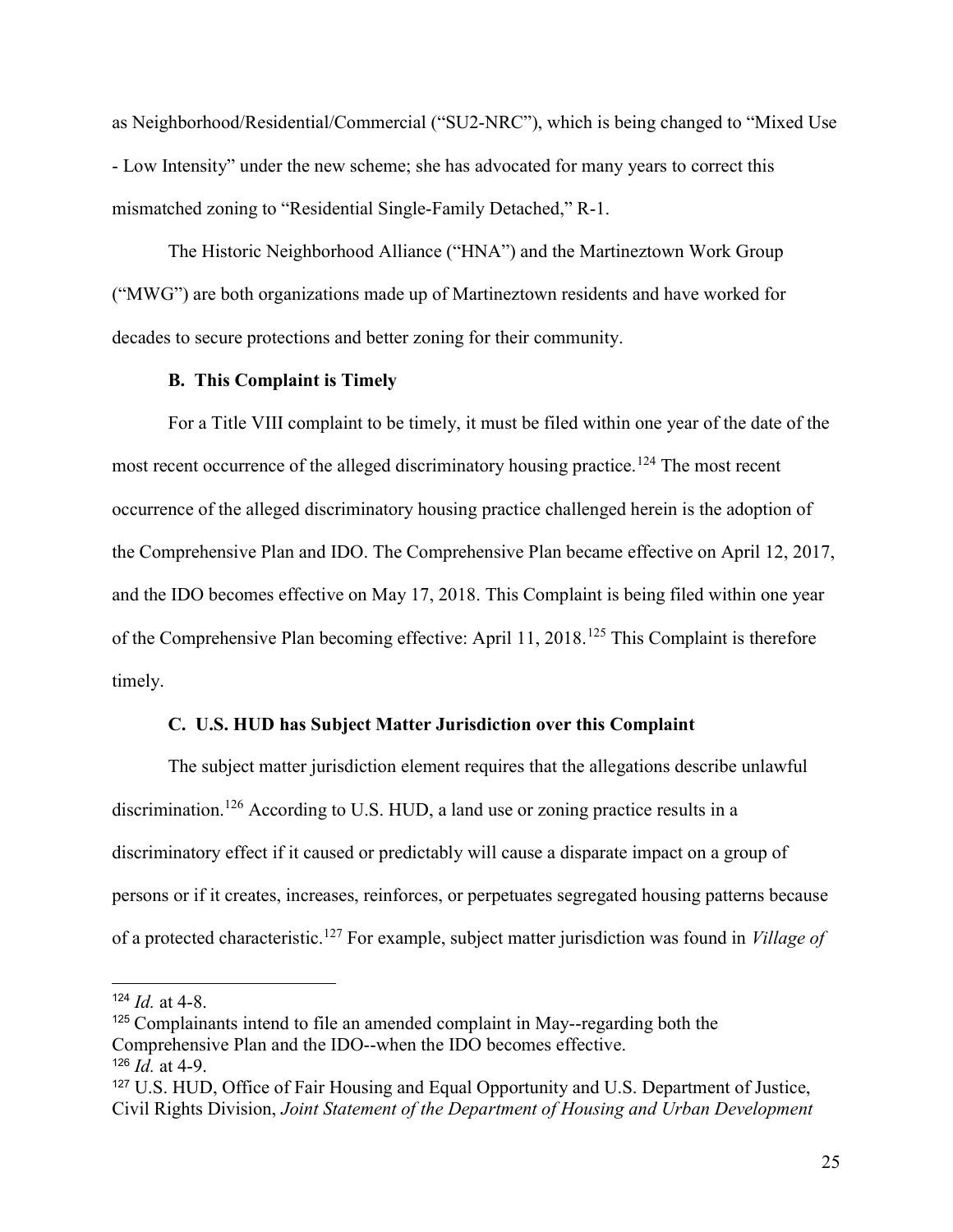Arlington Heights v. Metropolitan Housing Development Corporation, where a Title VIII claim was considered by the Supreme Court when a nonprofit real estate developer and the other individual plaintiffs alleged that village officials had engaged in racial discrimination in refusing to rezone land from single-family to multiple-family classification.<sup>128</sup>

## D. This Complaint is Analogous to the Supreme Court's Ruling in Town of Huntington, N.Y. v. Huntington Branch N.A.A.C.P.

Violation of Title VIII was found in Town of Huntington, N.Y. v. Huntington Branch N.A.A.C.P., where action was brought under the Fair Housing Act by the town's local chapter of the NAACP against Huntington, New York after the city refused to amend a zoning ordinance, restricted to a predominantly minority section of town.<sup>129</sup> As part of Huntington's urban renewal effort in the 1960's, the town created a zoning classification permitting construction of multifamily housing projects; however, they restricted private construction of such housing to the town's "urban renewal area"--the section of town where 52% of the residents were minorities.<sup>130</sup> In stark contrast, Huntington, New York was home to approximately 200,000 residents, 95% of whom were white.<sup>131</sup> In 1980, a private developer acquired an option to purchase a site in a 98% white section of town zoned for single-family residences.<sup>132</sup> The town formally rejected the developer's request.<sup>133</sup> The town's rationale for refusing to amend the ordinance was that the restriction of multifamily projects to the urban renewal area would encourage developers to invest in a deteriorated and need section of town; the Court held that

and the Department of Justice, 5 (2016), available at https://www.justice.gov/opa/file/912366/download. <sup>128</sup> 429 U.S. 252 (1977). <sup>129</sup> 488 U.S. 15 (1988).  $130$   $Id$ .  $131$  *Id.*  $132$  *Id.* 

 $133$  *Id.*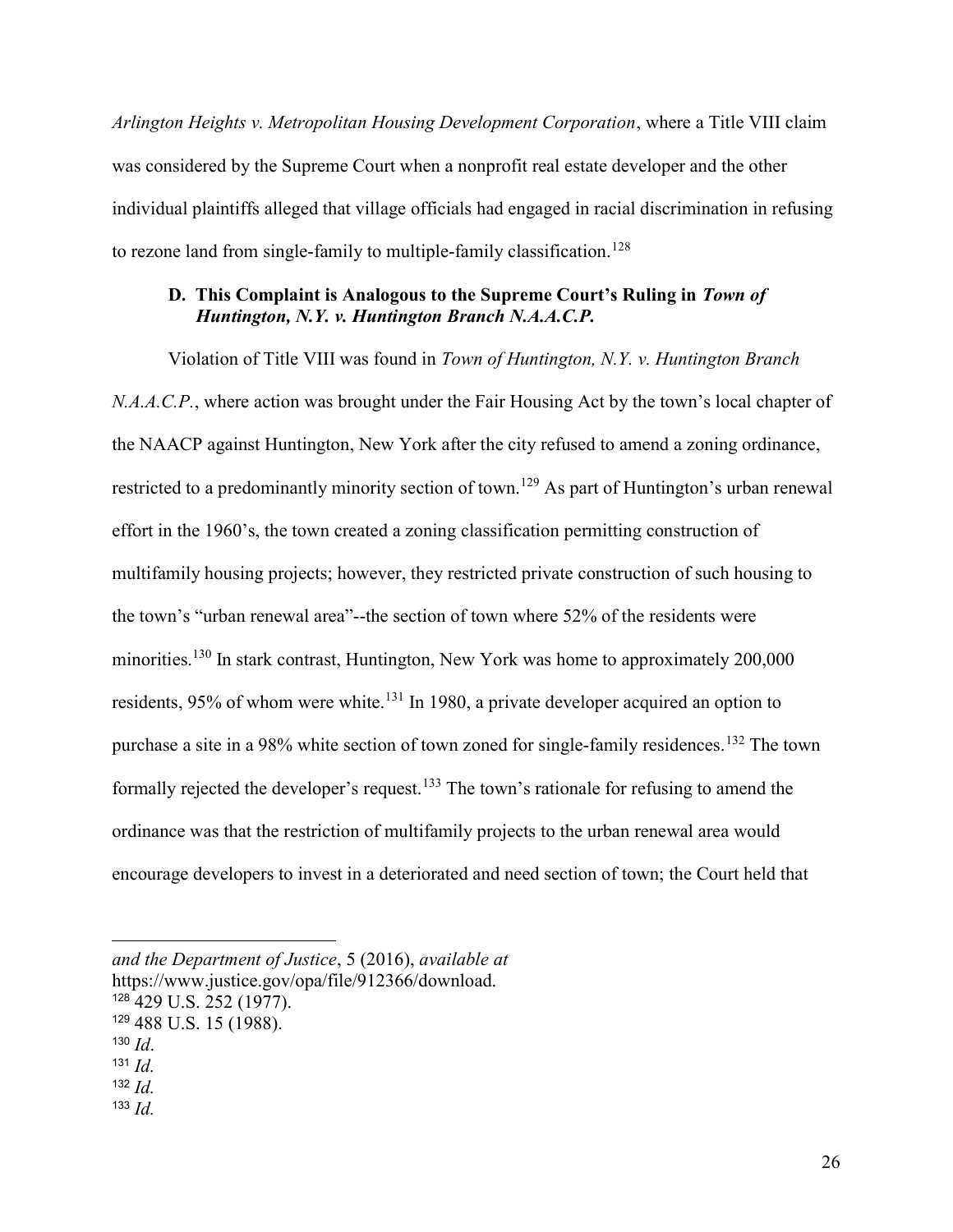this rationale was inadequate.<sup>134</sup> The Supreme Court held that there was a disparate impact after the town refused to amend the zoning ordinance.<sup>135</sup>

Like Town of Huntington, N.Y., in the 1950s, the City zoned Martineztown for commerce and light manufacturing, attracting manufacturing uses, open storage, and warehousing.<sup>136</sup> For years, the City's zoning has incorrectly zoned parts of Martineztown for commercial and industrial zoning, where the actual land use is residential.<sup>137</sup> Further, 71% of the residents of Martinez are minorities, while the City is 53.3% non-Latino.<sup>138</sup> In addition, the City's rationale that such zoning will encourage development is nearly identical to Town of Huntington, N.Y. Here, the Comprehensive Plan perpetuates the inappropriate commercial and mixed-use zoning in a minority urban area that has traditionally hosted single-family dwellings. The implementation of the Comprehensive Plan has and will continue to carry out zoning that has lead to disparate health, welfare, and social impacts. Like in Town of Huntington, N.Y., the City of Albuquerque's mistreatment of Martineztown has resulted in disparate impacts in violation of Title VIII.

## E. This Complaint Satisfies the Factors Considered for Facially Neutral Violation of Title VIII

U.S. HUD considers several factors when reviewing a complaint alleging that a facially neutral policy violates Title VIII. These factors need not all be satisfied and include, but are not limited to: (1) the "impact" of the municipal practice, such as whether an ordinance

 $134$  *Id.* at 277.

<sup>135</sup>  $Id$ .

<sup>&</sup>lt;sup>136</sup> Martineztown Overview: Neighborhood History and Historic Character, 2.

<sup>&</sup>lt;sup>137</sup> Bernalillo County Place Matters: Interim Health Impact Assessment Report on the

Albuquerque-Bernalillo County Comprehensive Plan Update, 10 (July 30, 2015).

<sup>&</sup>lt;sup>138</sup> Map of Martineztown-Santa Barbara Minority Population on EJSCREEN (Attachment K); United States Census Bureau: American Fact Finder, Community Facts, (March 20, 2018, 2:31 PM) available at

https://factfinder.census.gov/faces/tableservices/jsf/pages/productview.xhtml?src=CF.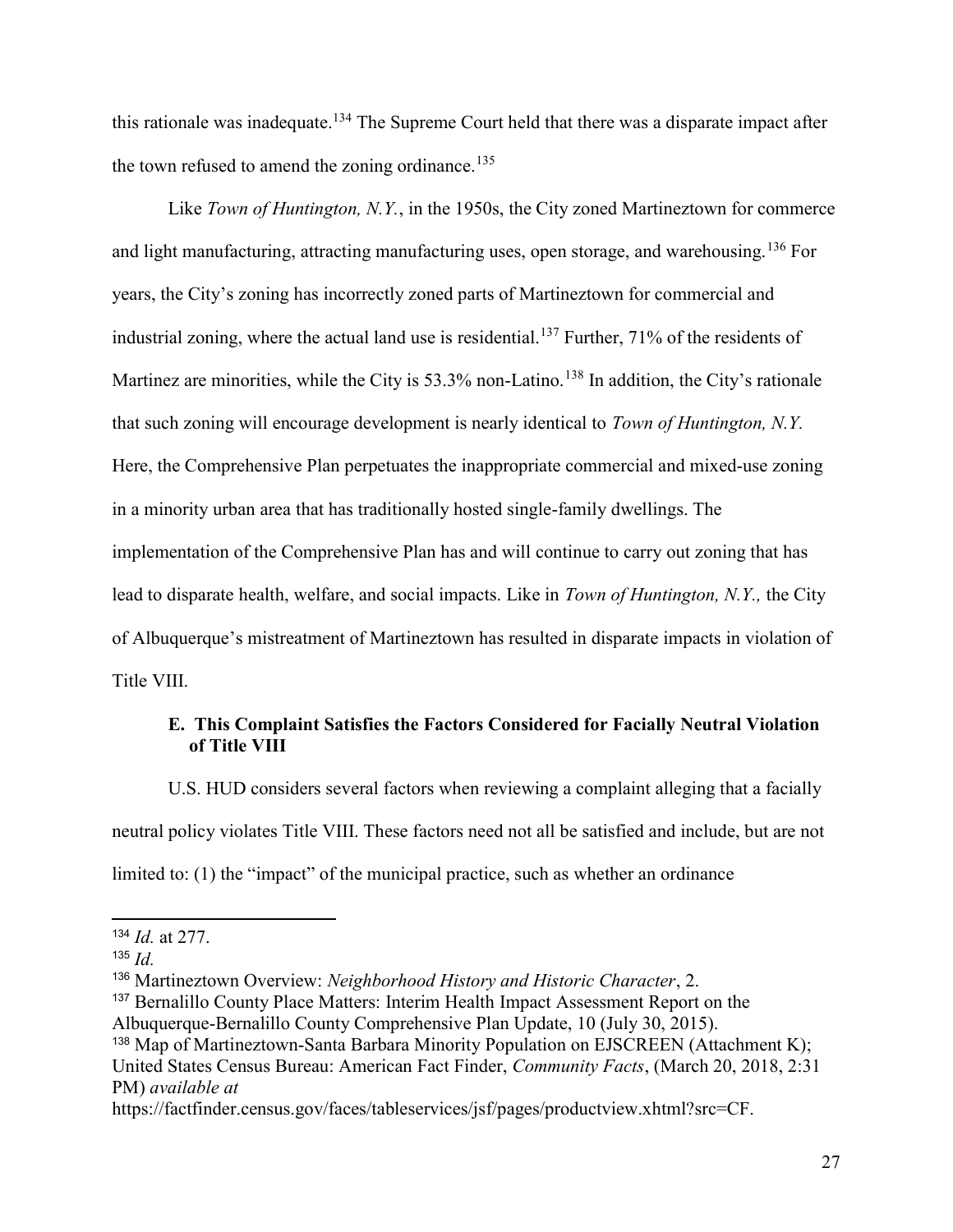disproportionately impacts minority residents compared to white residents or whether the practice perpetuates segregation in a neighborhood or particular geographic area; (2) the "historical background" of the action, such as whether there is a history of segregation or discriminatory conduct by the municipality; (3) departures from the "normal procedural sequence," such as whether a municipality deviated from normal application or zoning requirements; (5) "substantive departures," such as whether the factors usually considered important suggest that a state or local government should have reached a different result; and (6) the "legislative or administrative history," such as any statements by members of the state or local decision-making body.<sup>139</sup> The City's mistreatment of Martineztown satisfies these factors.

The first factor--disproportionate impact--is satisfied given that the City's history of deleterious and mismatched zoning, failures to adopt appropriate protections, and failure to fix this ongoing problem in the City's most recent zoning effort disproportionately impacts minority residents compared to white residents. For instance, Nob Hill, which is only 28% minority, maintains its residential zoning through the old and new zoning schemes, matching the actual land use of the neighborhood. In contrast, Martineztown, which is 71% minority, endures commercial and mixed-use zoning in opposition to the actual residential land use. As a result of the commercial and mixed-use zoning, the residents of Martineztown continue to face the destruction of their community. Thus, given the first factor's significant weight, the City has violated Title VIII of the Civil Rights Act and the Complainant's requests should be granted.

The history of discrimination factor is satisfied because the historic neighborhood has been inappropriately zoned for decades, as detailed above. Given the City's blatant history of

<sup>&</sup>lt;sup>139</sup> Joint Statement of the Department of Housing and Urban Development and the Department of Justice at 4.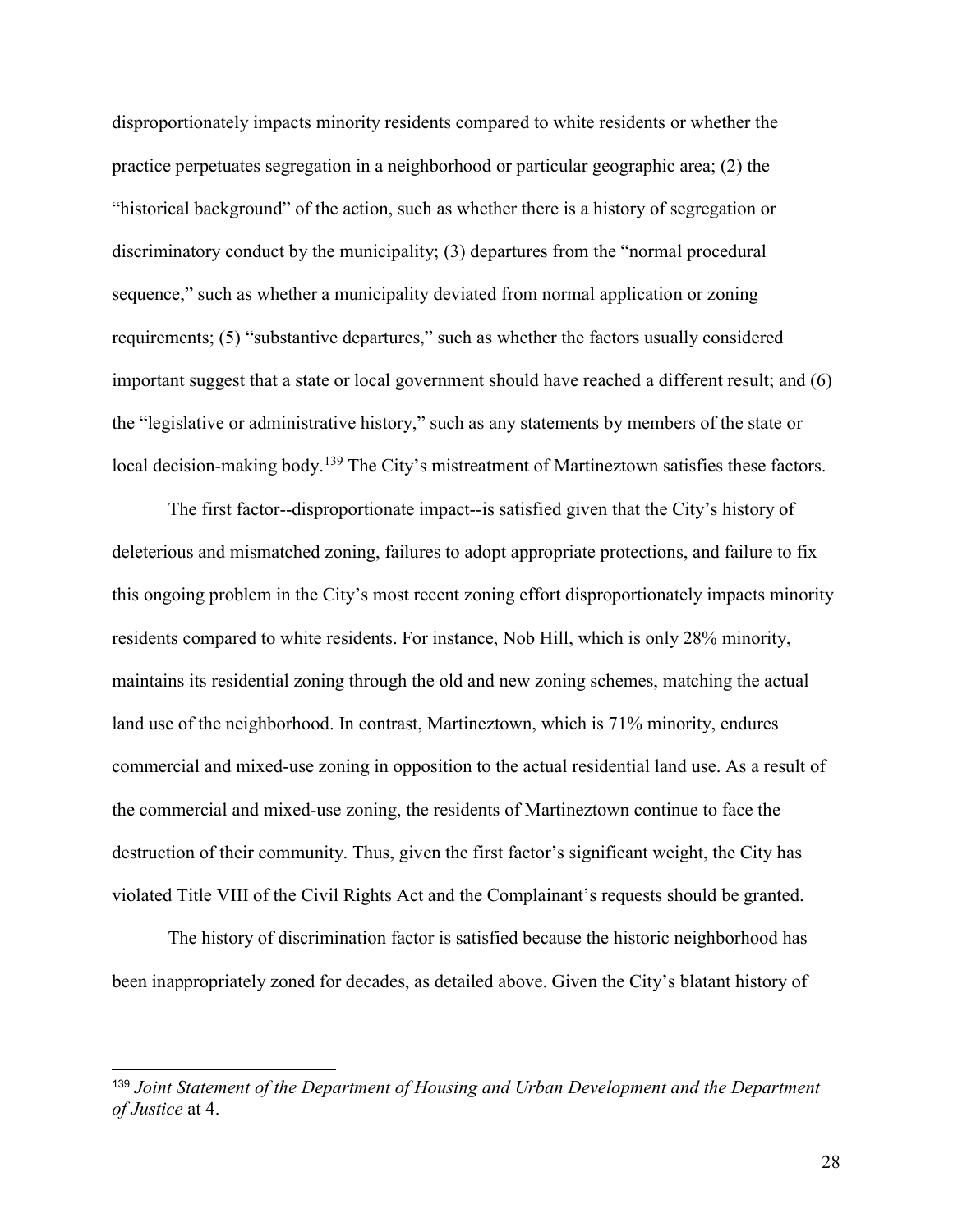discrimination towards Martineztown, the second factor is met, the City is in clear violation of Title VIII of the Civil Rights Act, and the Complainant's requests should be granted.

The third factor is satisfied given that the City departed from normal notice procedures when it failed to provide proper notice to Martineztown property owners. As described above, the City was obligated to notify its residents through certified mail. Unfortunately, it failed to do so. Martineztown residents, including Complainants, did not receive notice in the mail; therefore, the City departed from the "normal procedural sequence," and the third factor is met.

Finally, the fifth and sixth factors are satisfied given the history of various City agencies ignoring zoning alternatives proposed by the community that would have preserved the special nature of the neighborhood. For example, the City ignored both Sites Southwest's and Ms. Quintana's zoning alternatives that proposed residential zoning in predominantly historical residential areas in Martineztown, eliminating the commercial zoning established by the Comprehensive Plan and IDO. Thus, given that five out of six factors have been satisfied, the City has undoubtedly violated Title VIII of the Civil Rights Act, and the Complainants' requests should be granted.

Respondent jurisdiction requires that the transaction not fall under one of the following exemptions: (1) single family houses owned by private individual owners; (2) religious organizations; (3) private clubs; and (4) housing for older persons.<sup>140</sup> Given that the Comprehensive Plan and IDO do not fall under any of the above exemptions, this element is satisfied.

<sup>140</sup> Title VIII Complaint Intake Manual at 4-9, https://www.hud.gov/sites/documents/80241C4FHEH.PDF.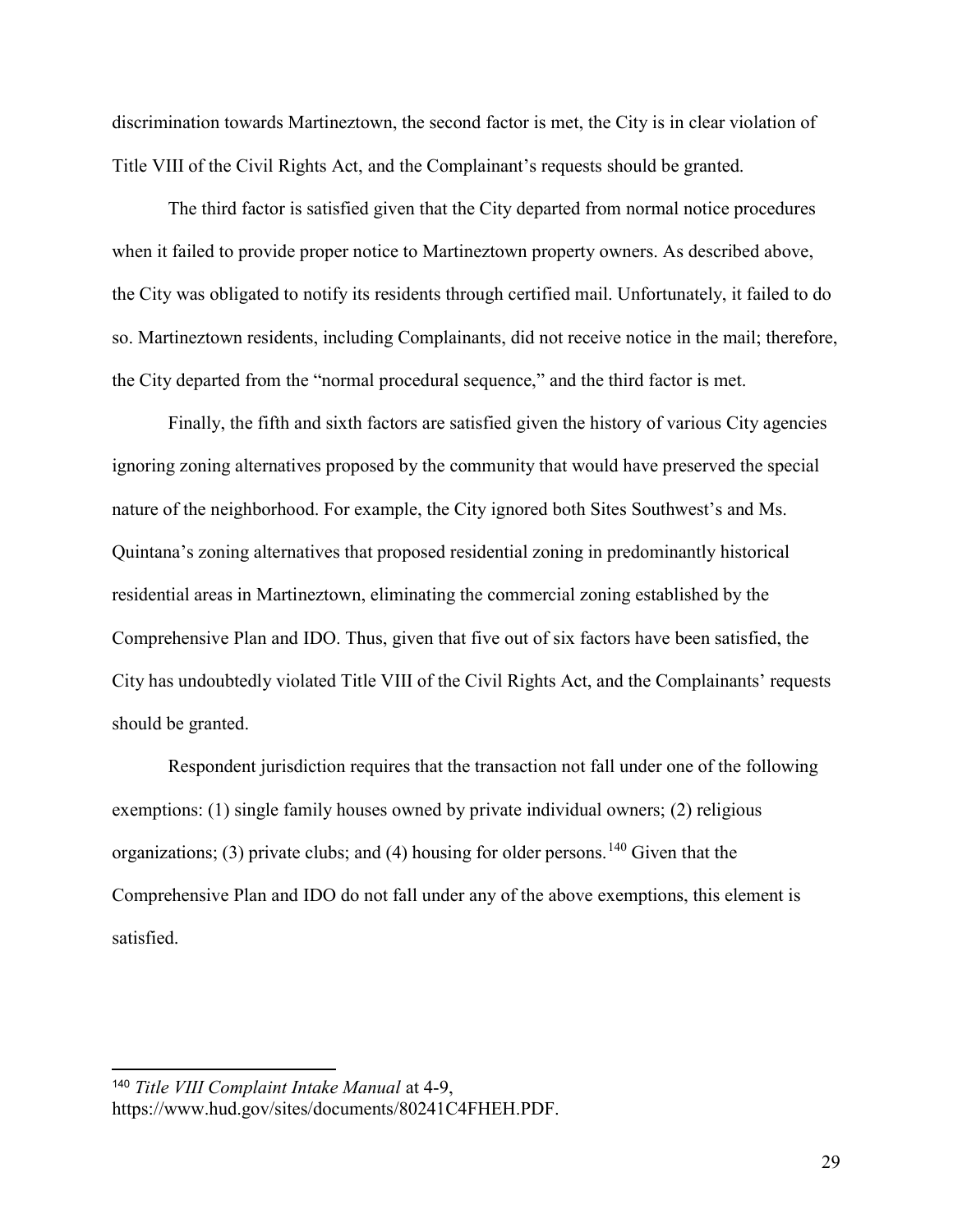Finally, in order to have a claim under Title VIII, the respondents should be recipients of federal financial assistance by  $HUD$ .<sup>141</sup> Here, the City of Albuquerque has received federal funding from HUD during the relevant time period; thus, this requirement is met. Therefore, the Complainants' petition meets all criteria, and HUD should therefore grant their petition and the relief requested.

## IX. The City of Albuquerque Receives Federal Funding

HUD's regulations implementing Title VIII of the Civil Rights Act prohibit any program or activity receiving HUD assistance from discriminating on the basis of race, color, national origin, or gender.<sup>142</sup> Further, the Fair Housing Act prohibits a recipient of federal funds from creating local land use and zoning laws, policies, and practices that discriminate based on a characteristic protected under the Act.<sup>143</sup>

The City has received and continues to receive federal assistance from HUD grants. In 2016, the City received  $$7,070,051$  in HUD assistance.<sup>144</sup> In 2017, the last year for which data is available, the City received  $$3,333,693$  in HUD assistance.<sup>145</sup> Further, as described above, the City's mistreatment of Martineztown amounts to discrimination against communities of individuals based on their race. The Complainants have therefore established that the City violated Title VIII of the Civil rights Act, and their requests for relief should be granted.

 $141$  *Id.* at 4-21.

<sup>142</sup> 25 U.S.C. § 1321(a).

<sup>143</sup> Joint Statement of the Department of Housing and Urban Development and the Department of Justice at 2.

<sup>&</sup>lt;sup>144</sup> USAspending.gov, *Advanced Search* (March 22, 2018, 9:43 AM)

https://www.usaspending.gov/#/search/38eb7f2fb371d8ed53e2dfb3b24c9924. 145  $Id$ .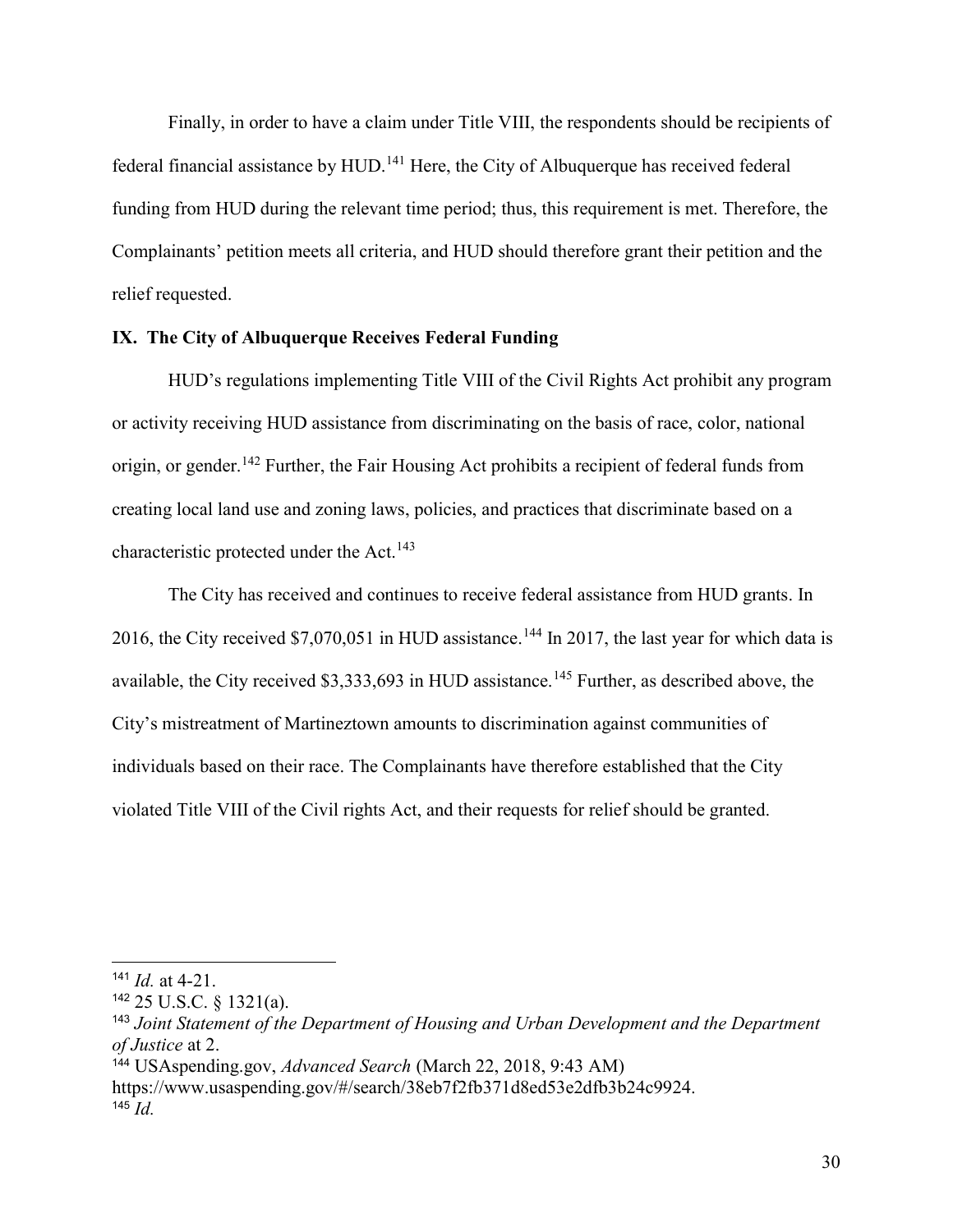#### X. RELIEF REQUESTED

While it is impossible to completely remedy the many decades of mistreatment and deterioration, there are tangible steps the City could take to treat this neighborhood equally to other historic communities, and that would build a brighter future for Martineztown. We respectfully request that HUD work with the City of Albuquerque to implement the following requested relief:

- 1) Change the land use zoning map in Martineztown to accurately reflect actual land uses, including zoning single-family detached homes that are part of the community's historic character as Zone District R-1, and that creates a buffer between homes and industrial uses. $146$
- 2) Establish an Historic Overlay Zone for Martineztown that includes restrictions on new construction and retrofits to ensure they complement the existing character of Martineztown.
- 3) Establish a standing advisory committee of community residents, including Complainants, to work with the City on planning and zoning in Martineztown.
- 4) Working with the standing advisory committee, outreach to property owners of homes and other buildings that could qualify for listing under the National Register of Historic Places and the New Mexico State Register of Cultural Properties, and assist their applications for listing if the property owners so desire.
- 5) Ensure that the businesses currently located in Martineztown are in full compliance with the current zoning code.

<sup>146</sup> See, e.g., Map of Martineztown-Santa Barbara Sector Development Plan: Draft (developed by community members and Sites Southwest in 2009 indicating the desired residential zoning)(Attachment R).